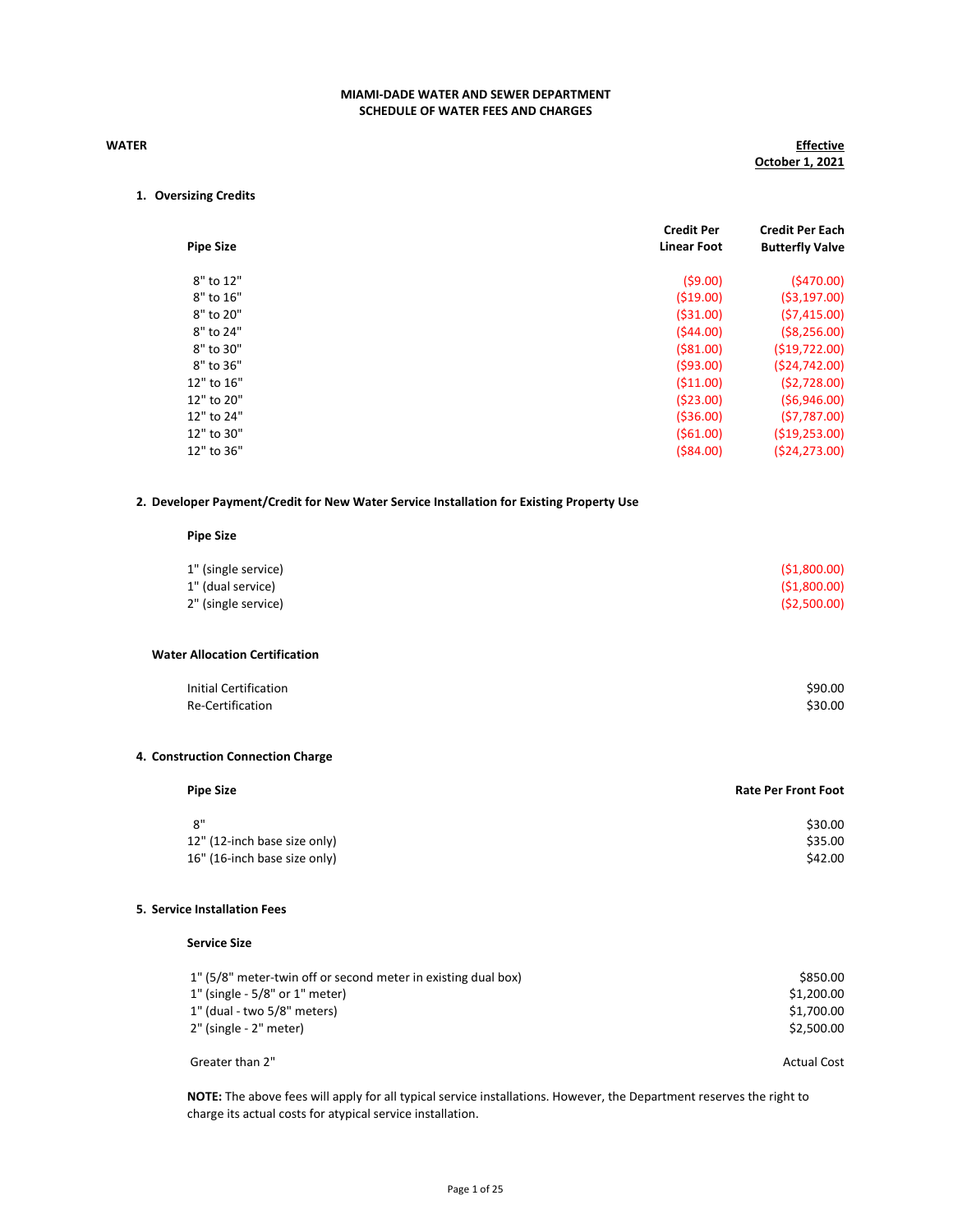| <b>WATER</b> |                                                                              |                                                                                                    | <b>Effective</b><br>October 1, 2021 |
|--------------|------------------------------------------------------------------------------|----------------------------------------------------------------------------------------------------|-------------------------------------|
|              | 6. Floating / Temporary Portable Meter Guarantee Deposit                     |                                                                                                    |                                     |
|              | <b>Meter Size</b>                                                            |                                                                                                    |                                     |
|              | 1"                                                                           |                                                                                                    | \$1,500.00                          |
|              | 2" and Above                                                                 |                                                                                                    | \$2,500.00                          |
|              |                                                                              |                                                                                                    |                                     |
|              | NOTE: The above deposits do not earn simple interest.                        |                                                                                                    |                                     |
|              | 7. Fire Protection Water Service Rates                                       | Monthly                                                                                            | Quarterly                           |
|              | <b>Size of Fire Line Connection</b>                                          |                                                                                                    |                                     |
|              |                                                                              |                                                                                                    |                                     |
|              | 2"                                                                           | \$2.25                                                                                             | \$6.75                              |
|              | 3"                                                                           | \$4.00                                                                                             | \$12.00                             |
|              | $4"$                                                                         | \$7.00                                                                                             | \$21.00                             |
|              | 6"                                                                           | \$11.50                                                                                            | \$34.50                             |
|              | 8"                                                                           | \$15.00                                                                                            | \$45.00                             |
|              | 10"                                                                          | \$23.00                                                                                            | \$69.00                             |
|              | 12"                                                                          | \$30.00                                                                                            | \$90.00                             |
|              | 8. Fire Hydrant Service Charge                                               |                                                                                                    |                                     |
|              | Per month                                                                    |                                                                                                    | \$0.80                              |
|              | Per quarter                                                                  |                                                                                                    | \$2.40                              |
|              | 9. Connection Charge Rate                                                    |                                                                                                    |                                     |
|              | Per average daily gallon                                                     |                                                                                                    | \$1.39                              |
|              | 10. Basic Customer Service Fees                                              |                                                                                                    |                                     |
|              |                                                                              |                                                                                                    |                                     |
|              | A. Deposit                                                                   |                                                                                                    |                                     |
|              | Residential-based on customer's credit analysis and payment history          |                                                                                                    | \$0.00 to \$100.00                  |
|              | Commercial - monthly                                                         | Amount based on 2.5 times the anticipated<br>monthly billing with a minimum charge of<br>\$50.00   |                                     |
|              | Commercial - quarterly                                                       | Amount based on 1.5 times the anticipated<br>quarterly billing with a minimum charge of<br>\$50.00 |                                     |
| В.           | Charge for opening or transferring an account on billing system              |                                                                                                    | \$10.00                             |
| C.           | Additional charge if a field visit is required to connect the water meter or |                                                                                                    | \$35.00                             |

obtain a water meter reading.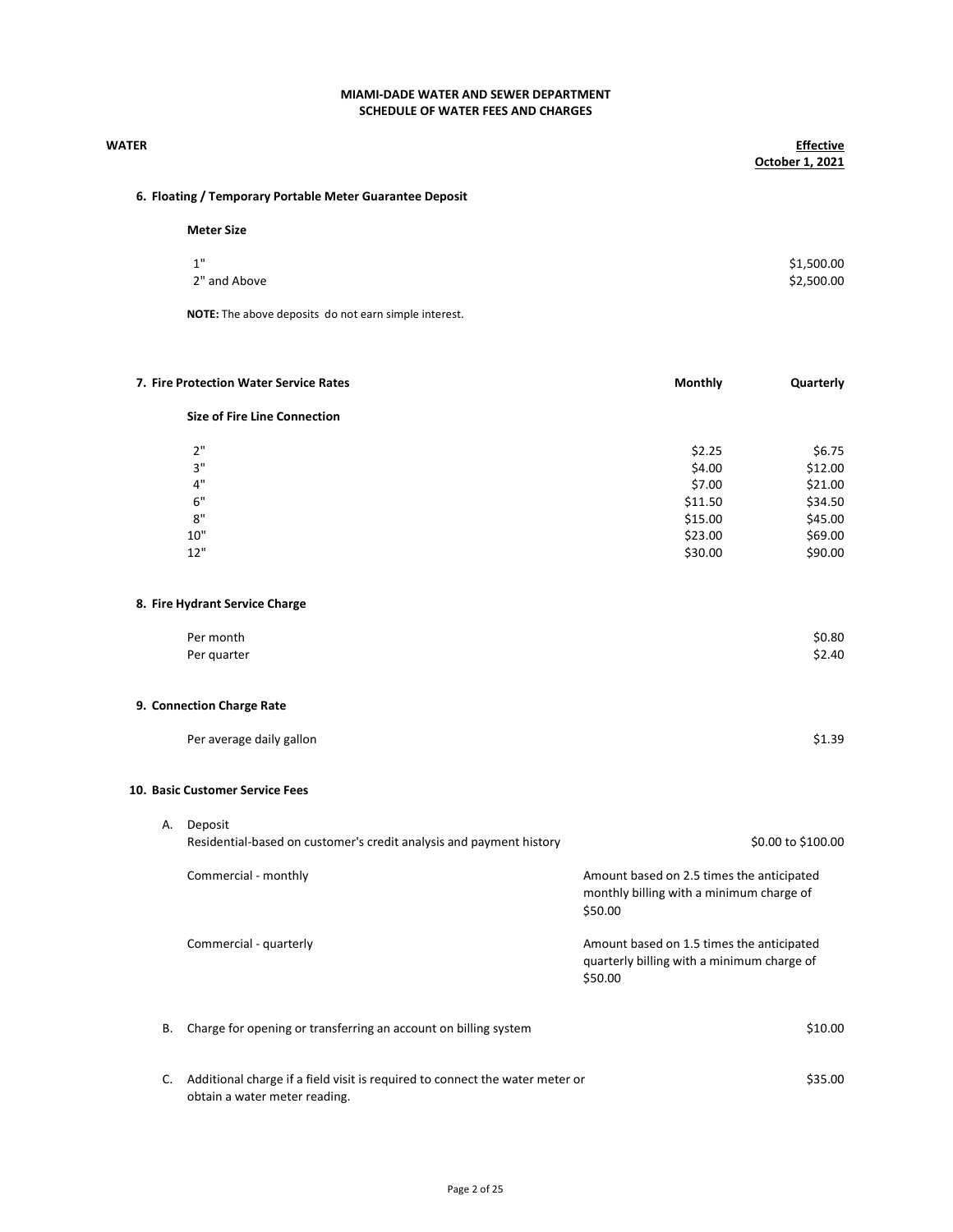# WATER

# **Effective** October 1, 2021

### 11. Other Service Fees

| А. | Office investigation of a delinquent account resulting from:                                                                                         |                                                                           |
|----|------------------------------------------------------------------------------------------------------------------------------------------------------|---------------------------------------------------------------------------|
|    | Active meter violation                                                                                                                               | \$30.00                                                                   |
|    | Returned payment<br>(check, draft, or other order for the payment of money)<br>(F.S. 2005 - 125.0105, 832.08(5)):                                    |                                                                           |
|    | If face value of payment does not exceed \$50.00                                                                                                     | \$25.00                                                                   |
|    | If face value of payment exceeds \$50.00 but does not<br>exceed \$300.00                                                                             | \$30.00                                                                   |
|    | If face value of payment exceeds \$300.00                                                                                                            | \$40.00<br>(or 5% of the face amount of payment,<br>whichever is greater) |
| В. | Field visit to collect a payment or deposit or to discontinue water service by<br>cutting or locking service or removing meter and plugging service  | \$20.00                                                                   |
| C. | Field visit to reconnect a cut-off or locked service or to reinstall a meter                                                                         | \$35.00                                                                   |
| D. | Field visit after initial attempt to read meter, disconnect service, or to inspect<br>backflow prevention device required due to denied access       | \$50.00                                                                   |
| Е. | Penalty for failure to provide a meter reading or a meter for inspection as<br>required for floating/temporary portable meters (construction meters) | \$150.00                                                                  |
| F. | Customer-requested high bill investigation, which does not meet established<br>criteria                                                              | \$20.00                                                                   |
| G. | Charges the Department incurs on behalf of the customer, which shall be<br>passed on to the customer                                                 | \$5.00<br>(minimum charge)                                                |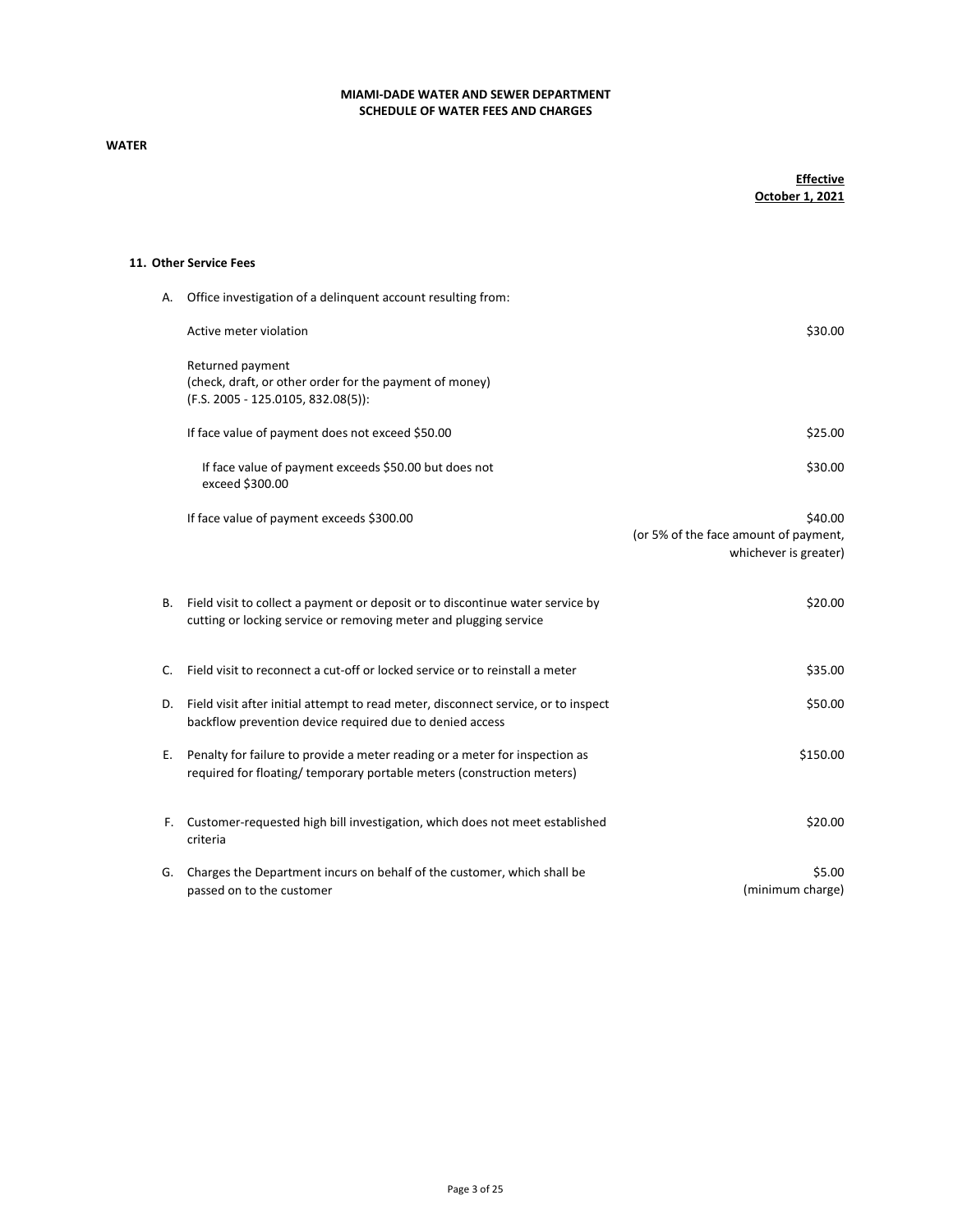# SCHEDULE OF WATER FEES AND CHARGES MIAMI-DADE WATER AND SEWER DEPARTMENT

| WATER |    |                                                                                                                                                   | <b>Effective</b><br>October 1, 2021 |
|-------|----|---------------------------------------------------------------------------------------------------------------------------------------------------|-------------------------------------|
|       | Η. | Field visit to inspect/verify repairs related to underground leak credits                                                                         | \$30.00                             |
|       | ı. | Field visit to check a meter reading or pool credit reading (for each visit)                                                                      | \$12.50                             |
|       | J. | Administrative Hearing<br>Charged even if customer fails to appear at hearing and fails to cancel more than seven (7)<br>days before hearing date | \$75.00                             |
|       |    | 12. Customer Requested Submeter Installation                                                                                                      |                                     |
|       |    | To cover cost of field inspections, approvals and clerical expenses for<br>establishing future billings                                           | \$50.00                             |

### 13. Pipe Tapping Charges

| <b>Tap Size</b> |            |
|-----------------|------------|
| 4"              | \$520.00   |
| 6"              | \$530.00   |
| 8"              | \$600.00   |
| 12"             | \$785.00   |
| 16"             | \$1,555.00 |
| 20"             | \$1,885.00 |
| Overtime Charge | \$105.00   |

NOTE: There will be a \$205.00 charge if Department personnel arrive on a job site and are unable to perform the tapping operation because the contractor has not fulfilled its obligations specified in the Rules and Regulations. No materials shall be furnished by the Department for installation under the prices listed above.

### 14. Tailpiece Charge

| <b>Tailpiece Size</b> |          |
|-----------------------|----------|
| 3/4"                  | \$40.00  |
| 1"<br>۰               | \$75.00  |
| 2"                    | \$180.00 |

### 15. Certified Meter Test Charge

| <b>In-House Testing</b><br>5/8" and 1" Meters<br>1 1/2" and 2" Meters           | \$50.00<br>\$85.00  |
|---------------------------------------------------------------------------------|---------------------|
| <b>On-Site Testing</b><br>3" through 10" Meters                                 | \$200.00            |
| <b>Third Party Vendor Testing</b><br>5/8" and 1" Meters<br>1 1/2" and 2" Meters | \$90.00<br>\$160.00 |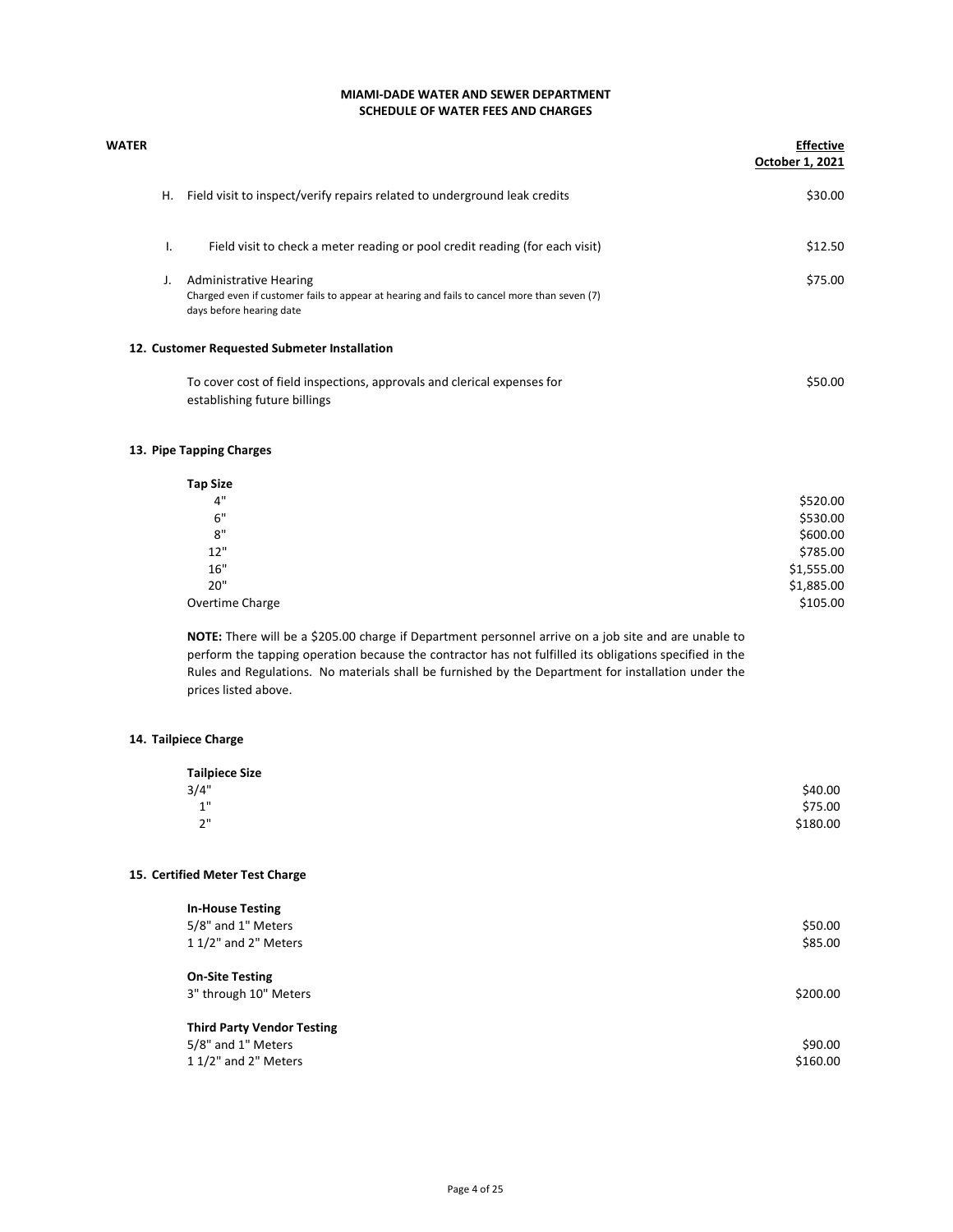### WATER Effective October 1, 2021

|           | 16. Municipal Excise Tax on Water Bills                                                                                            | reguired<br>by local ordinances,<br>As<br>the<br>Department will impose an excise tax on retail<br>sales of water. Exempt from this tax are<br>governmental agencies, houses of public<br>worship and certain consulates. |
|-----------|------------------------------------------------------------------------------------------------------------------------------------|---------------------------------------------------------------------------------------------------------------------------------------------------------------------------------------------------------------------------|
|           | 17. Permit Fee(s)                                                                                                                  | As charged to the Department by various<br>governmental agencies.                                                                                                                                                         |
|           | 18. Premise Location Certificate                                                                                                   |                                                                                                                                                                                                                           |
|           | To obtain notification of any actual or potential lien amount attached to a premise location fee per premise address:              |                                                                                                                                                                                                                           |
|           | <b>Water &amp; Sewer</b>                                                                                                           |                                                                                                                                                                                                                           |
| А.        | Regular premise location certificate                                                                                               | \$10.00                                                                                                                                                                                                                   |
| В.        | 24-hour premise location certificate                                                                                               | \$20.00                                                                                                                                                                                                                   |
|           | 19. Plans Review and Inspection Fees<br>Plans Review Fees entitles the applicant to an initial plans review, and one final review. |                                                                                                                                                                                                                           |
| А.        | Firelines/Services                                                                                                                 | \$55.00                                                                                                                                                                                                                   |
| <b>B.</b> | <b>Water Main Extensions</b>                                                                                                       |                                                                                                                                                                                                                           |
|           | Up to 500 ft.                                                                                                                      | \$300.00                                                                                                                                                                                                                  |
|           | 501 ft. to 2,000 ft.                                                                                                               | \$350.00                                                                                                                                                                                                                  |
|           | Greater than 2,000 ft.                                                                                                             | \$350.00                                                                                                                                                                                                                  |
|           |                                                                                                                                    | plus \$0.18 per ft >2,000 ft                                                                                                                                                                                              |
| C.        | Each rework of Plans Review items above A and B.                                                                                   | \$106.59                                                                                                                                                                                                                  |
|           | Renewal of expired approval and revisions<br>(One year or more after original approval)                                            | Same as original fee                                                                                                                                                                                                      |
|           | Single period, two-year extension of approval for<br>qualifying projects pursuant to Ordinance #11-60                              | \$79.00                                                                                                                                                                                                                   |

Processing fees for the review and approval of plans for code compliance regarding water extension projects, including firelines.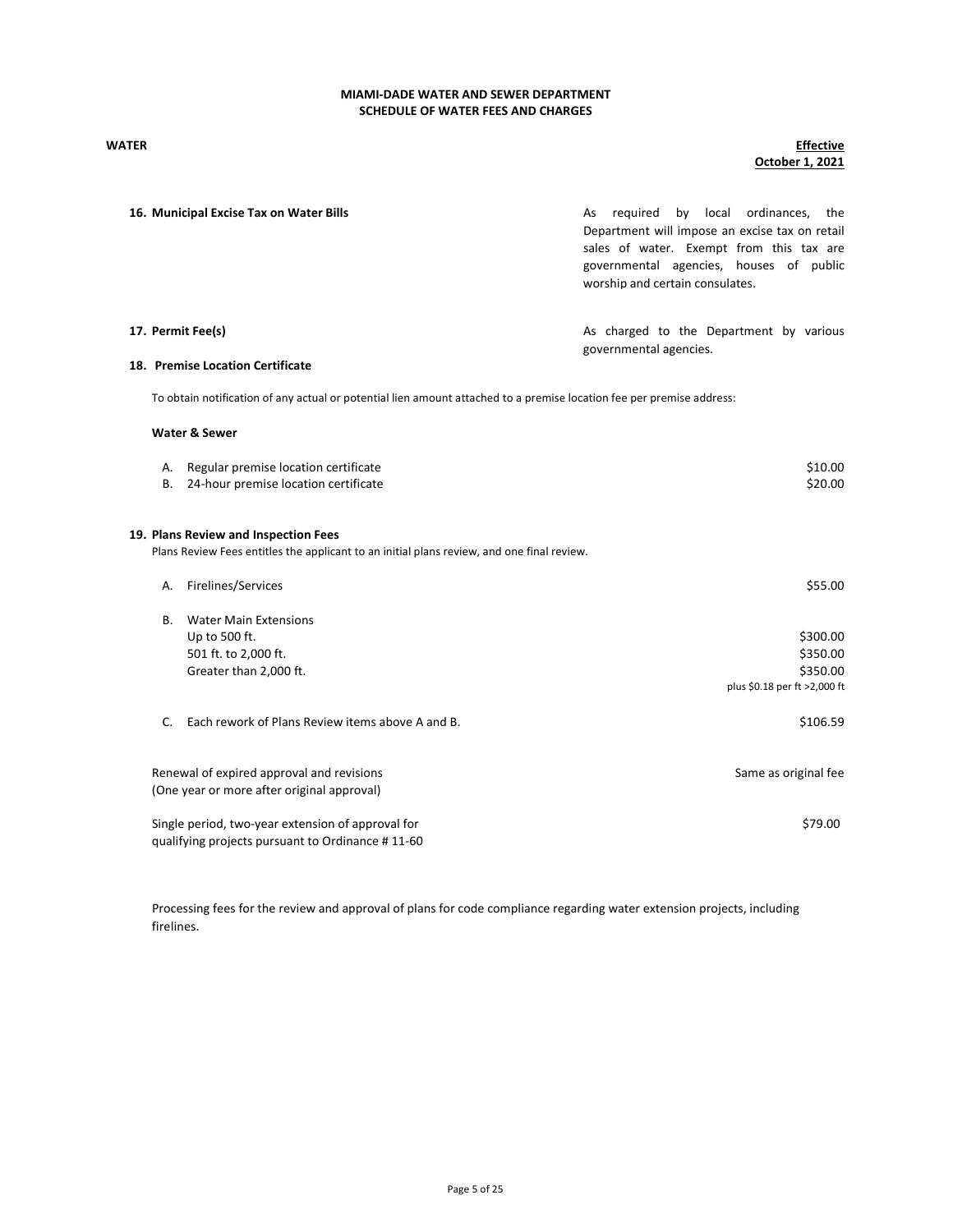### R AND SEWER DEPARTMENT **ATER FEES AND CHARGES**

| <b>WATER</b>                                 | <b>Effective</b><br>October 1, 2021 |
|----------------------------------------------|-------------------------------------|
| 20. Laboratory Fees for Drinking Water Tests |                                     |
| Per Sample (Excludes Sample Collection)      |                                     |
| Bacteriology (Membrane Filter)               | \$15.00                             |
| Bacteriology (Membrane Filter) - After Hours |                                     |
| Charge to Wholesale Customers                | \$40.00                             |
| Color                                        | \$10.00                             |
| Fluoride                                     | \$20.00                             |
| Lead/Copper                                  | \$50.00                             |
| Trihalomethanes                              | \$50.00                             |
| <b>Water Quality Parameters</b>              | \$60.00                             |
| Volatile Organic Contaminants                | \$75.00                             |
| Nitrate                                      | \$10.00                             |
| Nitrite                                      | \$10.00                             |
| Alkalinity                                   | \$8.00                              |
| Chloride                                     | \$8.00                              |
| Calcium                                      | \$6.00                              |
| Hardness                                     | \$8.00                              |
| Conductivity                                 | \$4.00                              |
| <b>Total Dissolved Solids (TDS)</b>          | \$6.00                              |
| Turbidity                                    | \$8.00                              |
| <b>Chlorine Residual</b>                     | \$10.00                             |
| Ammonia - Nitrogen                           | \$10.00                             |
| Dissolved Oxygen                             | \$6.00                              |
| <b>Total Phosphorous</b>                     | \$10.00                             |
| Ortho Phosphate                              | \$10.00                             |
| pH                                           | \$4.00                              |
| Sulfate                                      | \$16.00                             |
| <b>Total Organic Carbon</b>                  | \$16.00                             |
| Marble                                       | \$25.00                             |
| Sodium                                       | \$18.00                             |

| \$25.00 |
|---------|
|         |

Fee charged for Department's laboratory sample collection services

# 21. Payment for Collection of Lead/Copper Water Test at Customer Tap

Payment for collection of sample (\$50.00)

Payment by Department to customers in established pool of homes who participate in sample collection for compliance with EPA Lead and Copper Rule (LCR).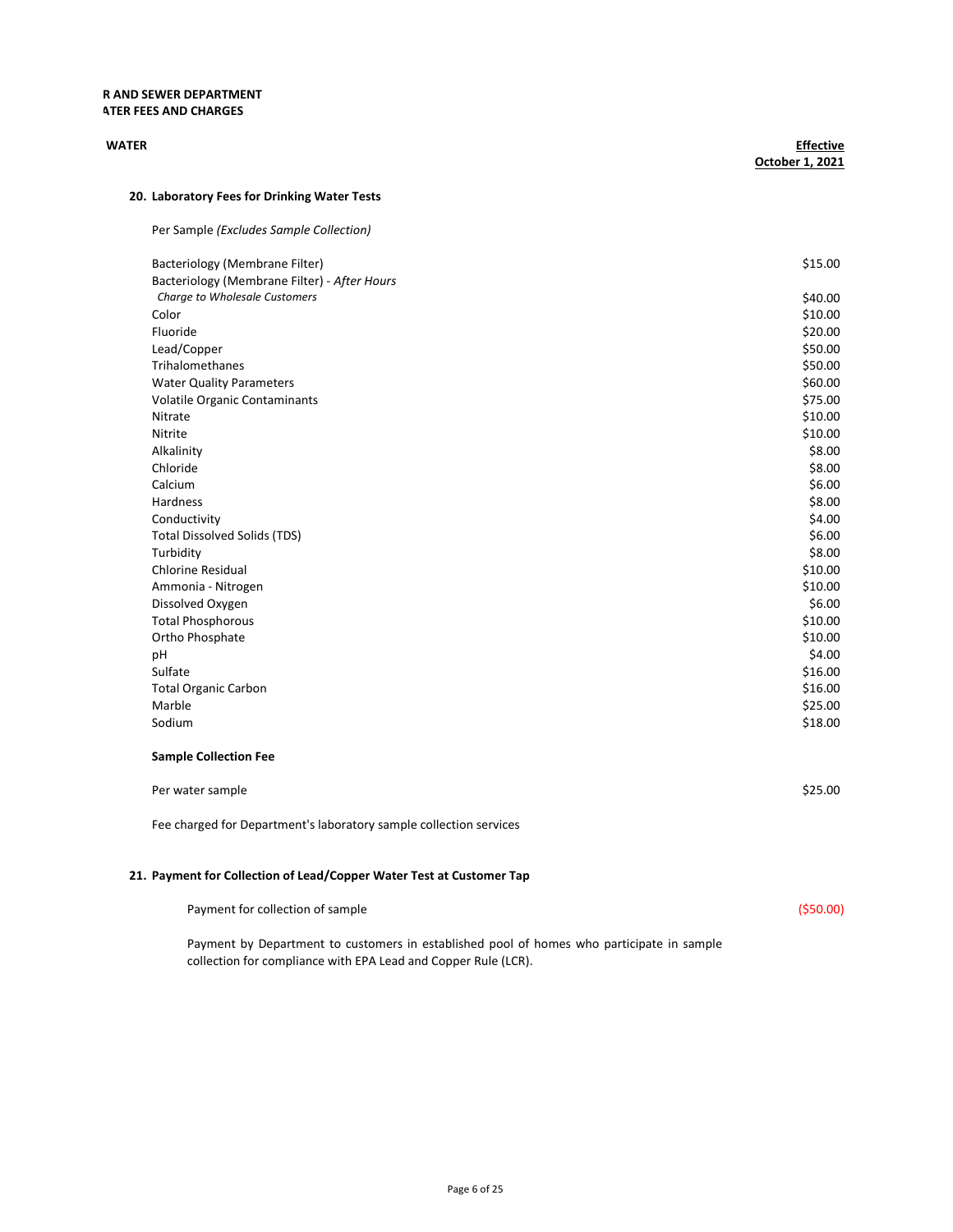## R AND SEWER DEPARTMENT **ATER FEES AND CHARGES**

| WATER |                                                                                                                                              | <b>Effective</b><br>October 1, 2021 |
|-------|----------------------------------------------------------------------------------------------------------------------------------------------|-------------------------------------|
|       | 22. Release of Easement Fees                                                                                                                 |                                     |
|       | Release of platted easement rights<br>А.                                                                                                     | \$250.00                            |
|       | Conditional consent letter for permission to use easement until<br>В.<br>required by Department                                              | \$50.00                             |
|       | All other release requests<br>C.                                                                                                             | \$500.00                            |
|       | 23. Completion of Water and Sewer Verification Form Fees* (See Table 2)<br>(See Section 24-43.1(5) of the Miami-Dade County Code)            |                                     |
|       | <b>Water Only</b>                                                                                                                            |                                     |
|       | A. Residential (R-A)<br>Multi-family residential (R-B)<br>В.<br>Non-residential (NR)<br>C.                                                   | \$30.00<br>\$75.00<br>\$75.00       |
|       | <b>Water &amp; Sewer</b>                                                                                                                     |                                     |
|       | A. Residential (R-A)<br>Multi-family residential (R-B)<br>В.<br>C. Non-residential (NR)                                                      | \$60.00<br>\$150.00<br>\$150.00     |
|       | * No additional process fee will apply to obtain "verification forms" after execution of agreement                                           |                                     |
|       | * Single period, two-year extension of approval for qualifying<br>projects pursuant to Ordinance #11-60                                      | \$79.00                             |
|       | 24. Water and Sewer Ordinance Letter                                                                                                         |                                     |
|       | <b>Water Only</b><br>A. Residential<br>Commercial<br><b>B.</b>                                                                               | \$30.00<br>\$75.00                  |
|       | <b>Water &amp; Sewer</b><br>A. Residential<br>B. Commercial                                                                                  | \$60.00<br>\$150.00                 |
|       | 25. Review and Release of Recorded Document Fees (Other Than Easements)<br>(covenants, unities of title, service agreements, warranty deeds) |                                     |
|       | A. Water only<br>B. Water & Sewer                                                                                                            | \$100.00<br>\$150.00                |
|       | 26. Completion of Service Feasibility Questionnaire Fee                                                                                      | \$25.00                             |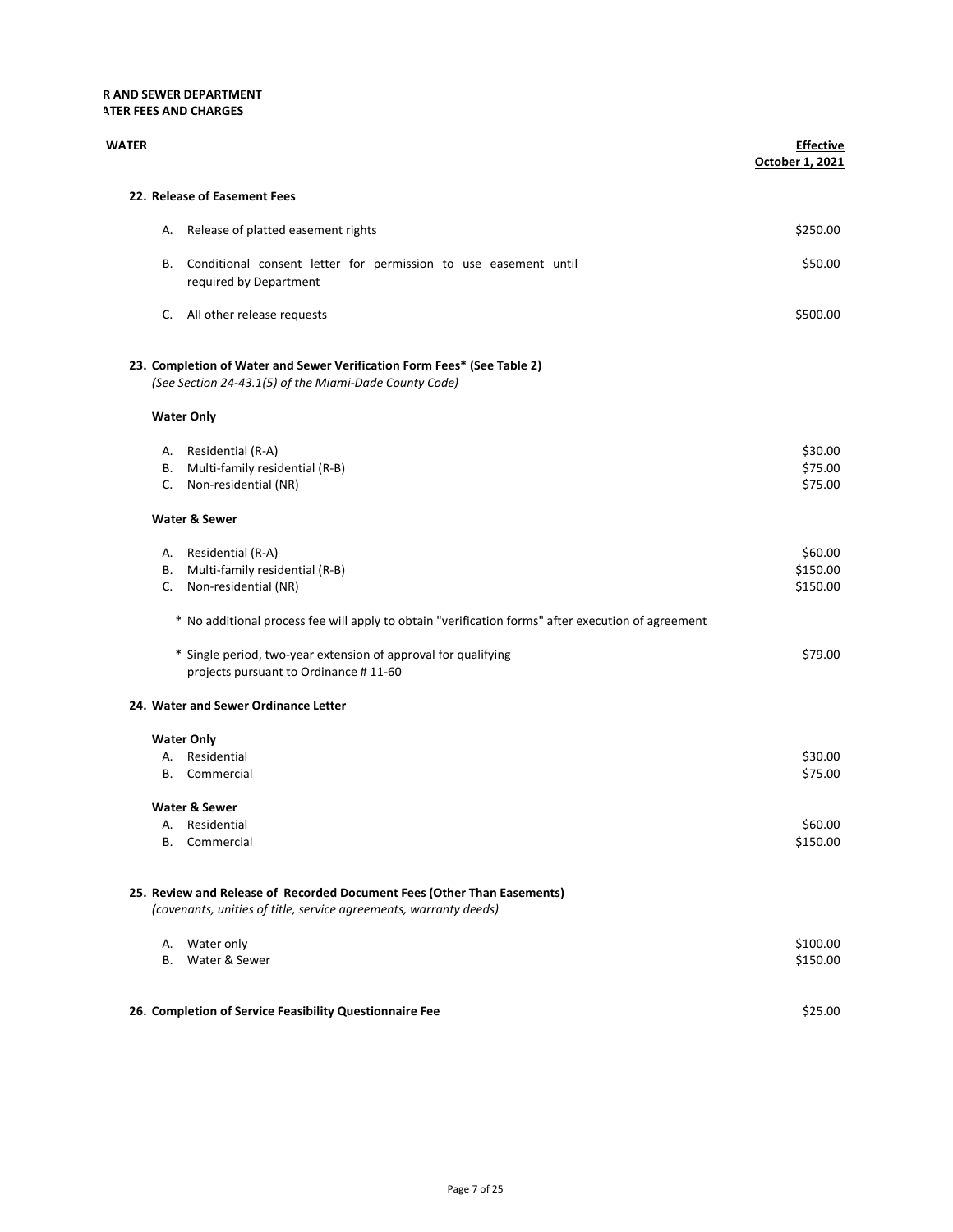| WATER |                                                                                                         | <b>Effective</b><br>October 1, 2021 |
|-------|---------------------------------------------------------------------------------------------------------|-------------------------------------|
|       | 27. Preparation of Service Agreement Fees *                                                             |                                     |
|       | <b>Water Only</b>                                                                                       |                                     |
|       | Residential, multi-family and commercial use                                                            | \$100.00                            |
|       | Water & Sewer                                                                                           |                                     |
|       | Residential, multi-family and commercial use                                                            | \$200.00                            |
|       | * No additional process fee will apply to obtain "verification forms" after execution of agreement      |                                     |
|       | * Single period, two-year extension of approval for qualifying projects pursuant<br>to Ordinance #11-60 | \$79.00                             |
|       | 28. Preparation of Letter of Availability Fees                                                          |                                     |
|       | A. Water only                                                                                           | \$50.00                             |
|       | B. Water & Sewer                                                                                        | \$100.00                            |
|       | 29. Other Recordable Legal Document Fees                                                                |                                     |
|       | A. Preparation of covenant                                                                              |                                     |
|       | 1. Water only                                                                                           | \$25.00                             |
|       | 2. Water & Sewer                                                                                        | \$50.00                             |
|       | B. Preparation of unity of title                                                                        |                                     |
|       | 1. Water only                                                                                           | \$25.00                             |
|       | 2. Water & Sewer                                                                                        | \$50.00                             |
|       | 30. Environmental Quality Control Board (EQCB)                                                          |                                     |
|       | <b>Letter Preparation Fees</b>                                                                          |                                     |
|       | A. Water only                                                                                           | \$35.00                             |
|       | B. Water & Sewer                                                                                        | \$70.00                             |
|       | 31. Review of Shop Drawings Fee                                                                         |                                     |
|       | Per shop drawing                                                                                        | \$60.00                             |

Fee charged for the review of shop drawings for Department compliance regarding water valve fittings and taps.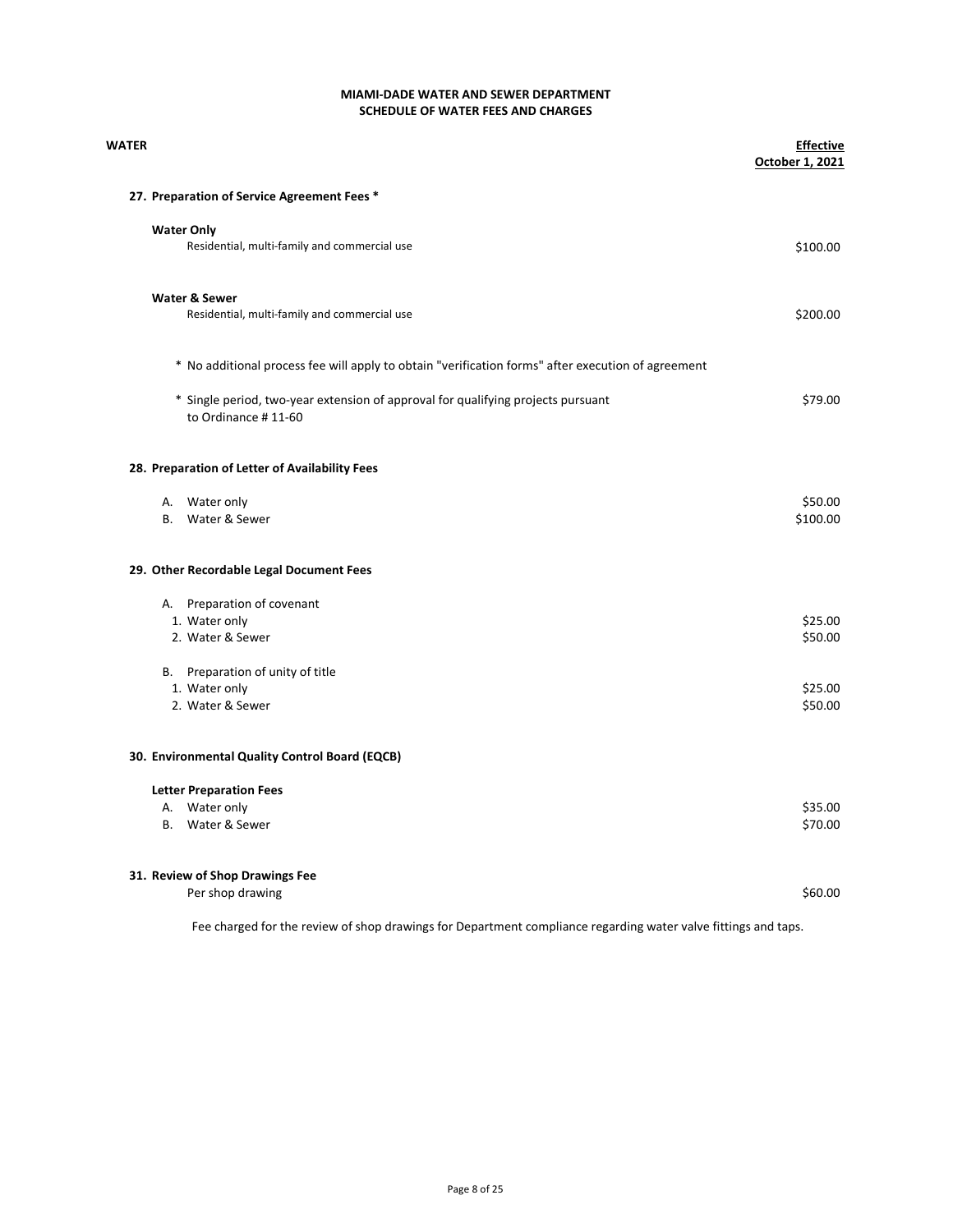## R AND SEWER DEPARTMENT **ATER FEES AND CHARGES**

| WATER |    |                                                                                                                                                                                                                                             | <b>Effective</b><br>October 1, 2021 |
|-------|----|---------------------------------------------------------------------------------------------------------------------------------------------------------------------------------------------------------------------------------------------|-------------------------------------|
|       |    | 32. Blueline Prints Requested From As-Builts Fee<br>Fee per blueline print                                                                                                                                                                  | \$5.00                              |
|       |    | 33. Design and Construction Standard Specifications and Details Publication Fee<br>Per publication                                                                                                                                          | \$50.00                             |
|       |    | 34. Verification of Underground Water and Sewer Infrastructure Horizontal Location Fee<br>Per 100 Linear Feet<br><b>Additional Linear Foot</b><br>(verification of horizontal location of underground infrastructure as shown on As-Builts) | \$50.00<br>\$0.50                   |
|       |    | 35. Safety and Rescue Training Course Fees                                                                                                                                                                                                  |                                     |
|       |    | Water & Sewer<br>A. Confined space entry<br>(24 hours)                                                                                                                                                                                      | \$450.00                            |
|       |    | B. Hazardous material technician and incident command class<br>(40 hours)                                                                                                                                                                   | \$550.00                            |
|       |    | C. Hazwoper training<br>(40 hours)                                                                                                                                                                                                          | \$550.00                            |
|       |    | D. Air monitoring<br>(16 hours)                                                                                                                                                                                                             | \$150.00                            |
|       | Е. | <b>Excavation safety</b><br>(Trenching & shoring, 16 hours)                                                                                                                                                                                 | \$250.00                            |
|       | F. | Fall protection/scaffolding<br>(16 hours)                                                                                                                                                                                                   | \$250.00                            |
|       |    | G. Electrical safety<br>(16 hours)                                                                                                                                                                                                          | \$500.00                            |
|       |    | H. Respiratory protection<br>(40 hours)                                                                                                                                                                                                     | \$450.00                            |
|       |    |                                                                                                                                                                                                                                             |                                     |

NOTE: The revenues from the above course fees are allocated to the water and wastewater funds.

# 36. Floating Meters/Temporary Portable Meters/ Damaged/Cleaning Fees

| Meter Size   |          |
|--------------|----------|
| 1"           | \$72.00  |
| 2"           | \$125.00 |
| 3" and above | \$140.00 |

## 37. Floating Meters/Temporary Portable Meters

| Charge to read a floating meter in the field. | \$50.00 |
|-----------------------------------------------|---------|
|                                               |         |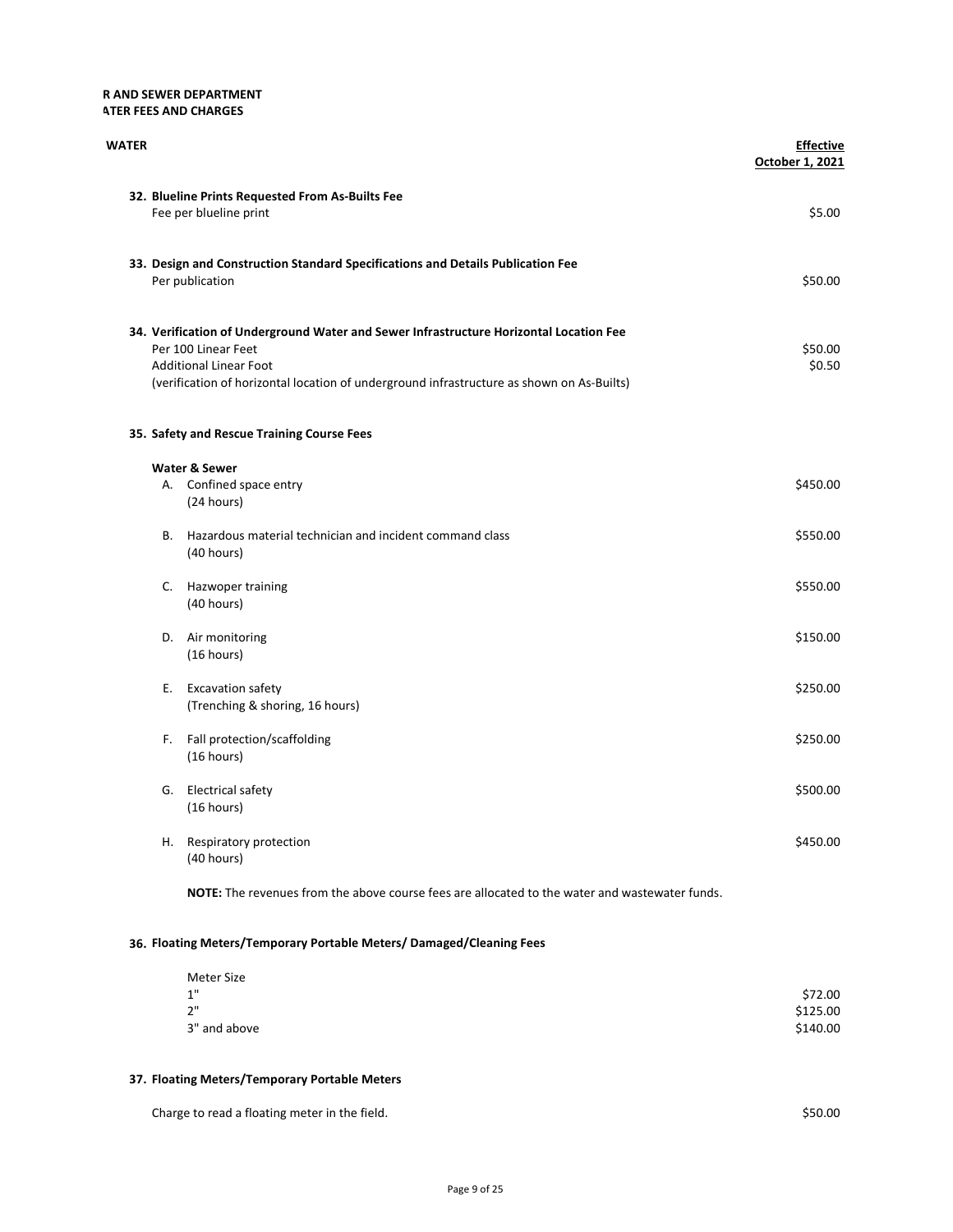| WATER |          |                                                                                                                                                                                                                                | <b>Effective</b><br>October 1, 2021 |
|-------|----------|--------------------------------------------------------------------------------------------------------------------------------------------------------------------------------------------------------------------------------|-------------------------------------|
|       |          | 38. Preparation of GIS Adhoc Maps and/or Data Fees                                                                                                                                                                             |                                     |
|       |          | Per hour (minimum one hour)                                                                                                                                                                                                    | \$65.00                             |
|       |          | Additional copies of the same map-per copy                                                                                                                                                                                     | \$25.00                             |
|       |          | 39. Detecto Meters                                                                                                                                                                                                             |                                     |
|       |          | Per 100 cubic feet                                                                                                                                                                                                             | \$6.9647                            |
|       |          | Per 1,000 gallons                                                                                                                                                                                                              | \$9.3111                            |
|       |          | 40. Security Fees                                                                                                                                                                                                              |                                     |
|       | А.       | Fee for Issuance of Initial Identification Card                                                                                                                                                                                |                                     |
|       |          | Per person                                                                                                                                                                                                                     | \$60.00                             |
|       |          | Fee charged for background check and processing costs for identification card and transponder issued to persons having<br>access to Department facilities.<br>(Consultants, Contractors, Non-Water and Sewer Department Staff) |                                     |
|       | В.       | Fee for Renewal of Expired Identification Card<br>(one year from date of issuance)<br>(Consultants, Contractors, Non-Water and Sewer Department Staff)                                                                         |                                     |
|       |          | Per person                                                                                                                                                                                                                     | \$55.00                             |
|       | C.       | Fee for Replacement of Identification Card<br>(card lost, stolen, etc.)                                                                                                                                                        |                                     |
|       |          | Per person                                                                                                                                                                                                                     | \$15.00                             |
|       |          | 41. Subscription Fee to Access Customer Care and Billing System (CCB)                                                                                                                                                          |                                     |
|       |          | Fee per user                                                                                                                                                                                                                   | \$6,300.00                          |
|       |          | Annual fee charged to title and lien companies to provide access to the Department's Customer Care and Billing System (CCB)<br>via the Internet for Premise Lien Certificates (PLC).                                           |                                     |
|       |          | 42. Cut For Non-Payment (CONP)                                                                                                                                                                                                 |                                     |
|       |          | Third Attempt Water Meter Removal Charge                                                                                                                                                                                       | \$250.00                            |
|       | payment. | Fee charged to customers who fail to provide access to water meter on two previous attempts to collect or lock service for non-                                                                                                |                                     |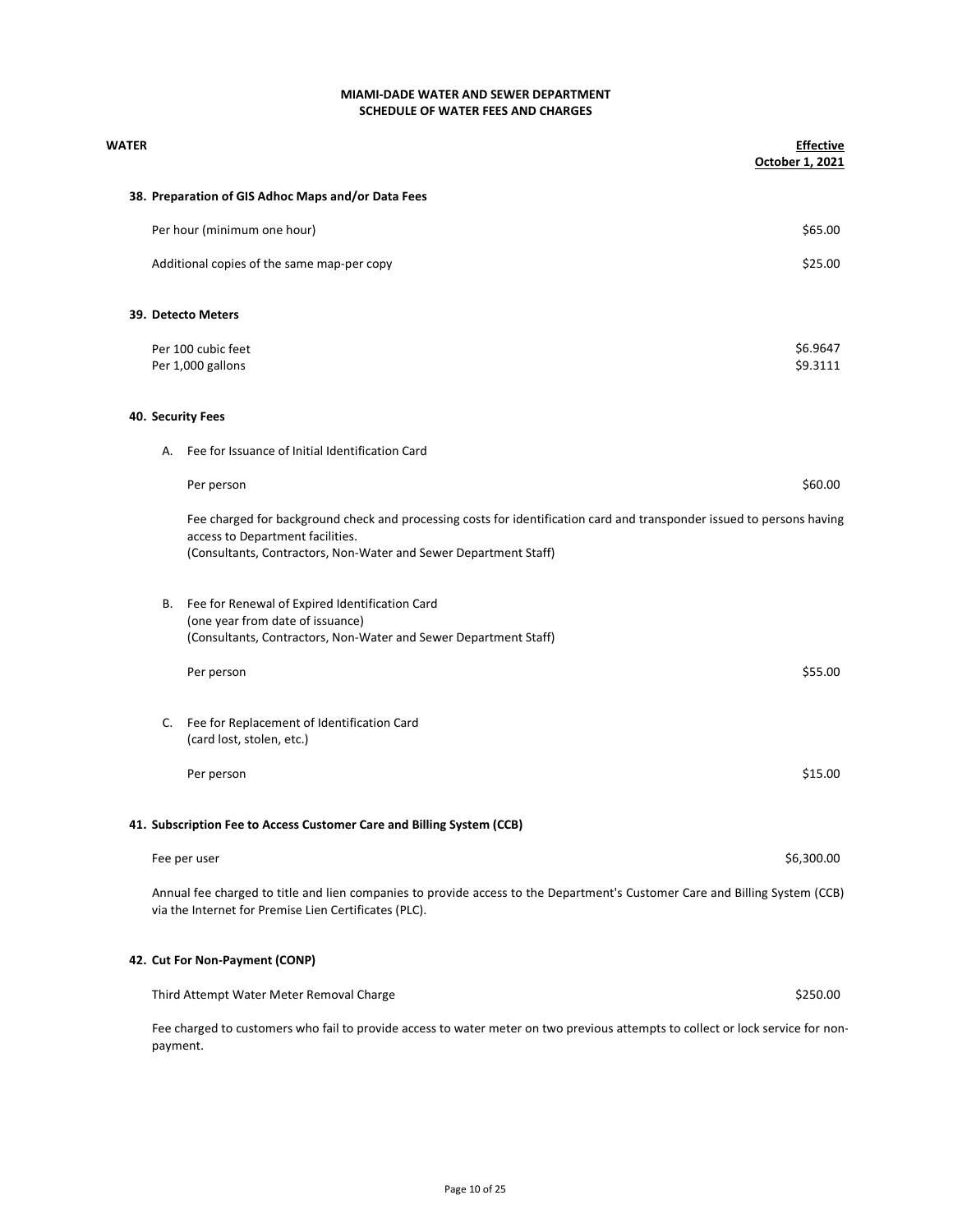# SCHEDULE OF WATER FEES AND CHARGES MIAMI-DADE WATER AND SEWER DEPARTMENT

| WATER |                                                                                                                                                                                                                     | <b>Effective</b><br>October 1, 2021 |
|-------|---------------------------------------------------------------------------------------------------------------------------------------------------------------------------------------------------------------------|-------------------------------------|
|       | 43. Developer Repayment Fee                                                                                                                                                                                         |                                     |
|       | To cover administrative costs for collection and<br>repayment of construction connection charges<br>collected from connecting and/or abutting properties<br>in behalf of developers who constructed the facilities. | 2.5% of gross repayment             |
|       | 44. Unauthorized Usage of Water on Fire Lines                                                                                                                                                                       |                                     |
|       | Daily penalty charge against fire line accounts for allowing unauthorized<br>usage or waste of water.                                                                                                               | \$100.00 per day                    |
|       | 45. General & Administrative (G&A) Overhead (OH) Rate                                                                                                                                                               |                                     |
|       | Rate charged to offset general and administrative costs related to work<br>performed by the Department due to request, damage (billable job<br>orders) or contractual agreement.                                    | 10.6% of total cost                 |
|       | 46. Pipeline Installation Contributions                                                                                                                                                                             |                                     |
|       | Pipe Size                                                                                                                                                                                                           | Rate Per Linear Foot                |
|       | 8"<br>12"                                                                                                                                                                                                           | \$42.00<br>\$46.00                  |
|       | Contributory nayments by developers of certain development projects as indicated by Section 2012c) of the Rules and                                                                                                 |                                     |

Contributory payments by developers of certain development projects as indicated by Section 2.04(2c) of the Rules and Regulations.

## 47. After-Hours Construction Inspections Activity Fees

\$90.00 per hour Per hour rate charged for work outside the specified work hours weekends, nights and holidays for contractors with special requirements or deadlines for construction.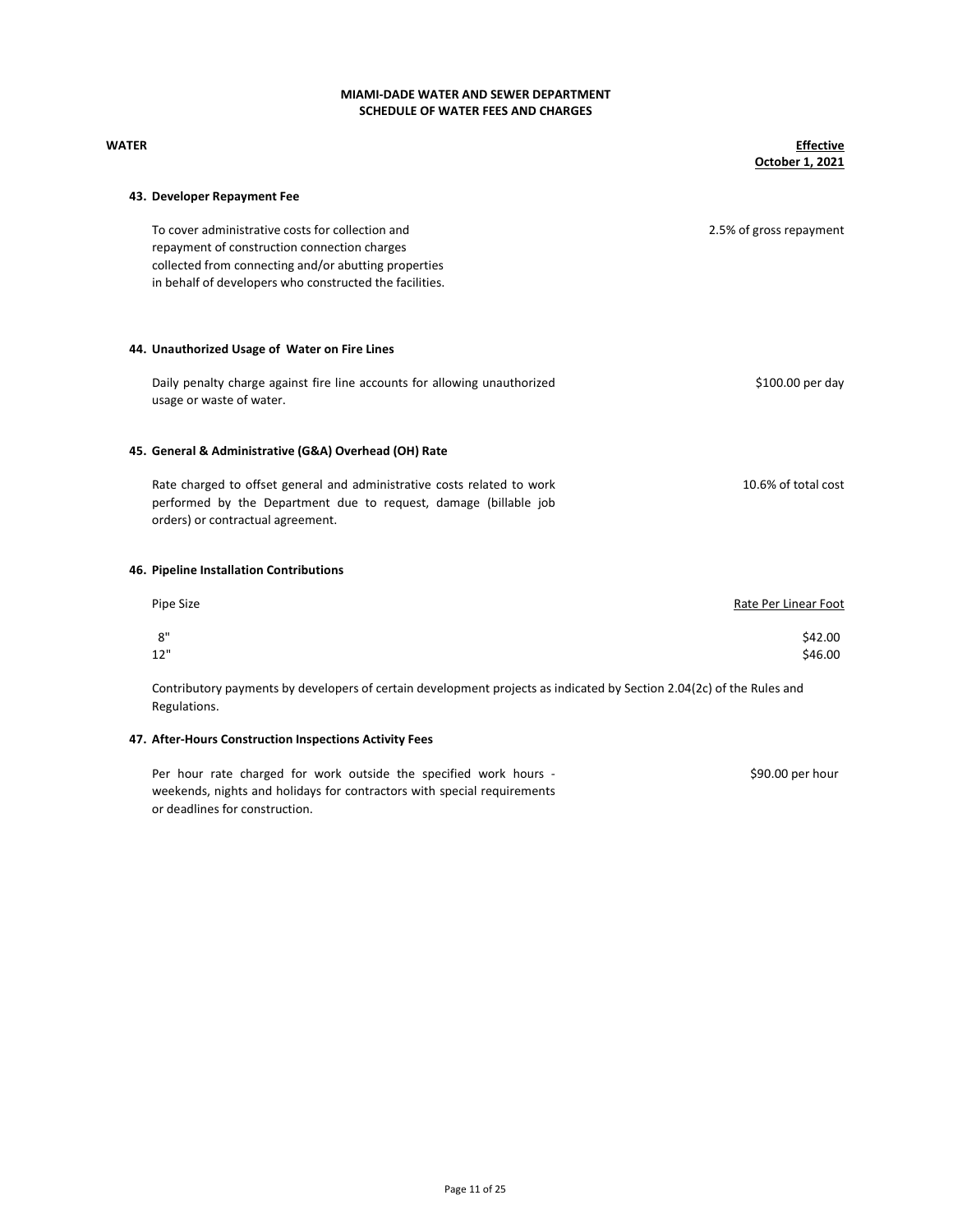WATER Effective October 1, 2021

### 48. Water Meter Installation Fees

These fees are for the installation of the water meter(s) only. All new water services must be installed in accordance with the appropriate Water & Sewer Department Standard Detail, prior to the installation of the water meters.

The Department reserves the right to install the appropriate sized meter, if a service is deemed to be oversized for a specific premise, as long as an adequate amount of flow is provided.

Fee for installing initial water meter for new customer

### Service Size (Section 45) :

| 3/4" or 5/8"            | \$145.00    |
|-------------------------|-------------|
| 1"                      | \$195.00    |
| 2"                      | \$1,350.00  |
| 4" (with 2 - 2" meters) | \$2,665.00  |
| 4" Turbo                | \$4,075.00  |
| 6" Turbo                | \$6,145.00  |
| 6" x 4" Turbo           | \$7,475.00  |
| 8" Turbo                | \$9,380.00  |
| 8" x 4" Turbo           | \$10,740.00 |
| 10" Turbo               | \$11,770.00 |
| 10" x 4" Turbo          | \$13,130.00 |

Note: All other sizes and/or configurations will be charged at actual cost.

### 49. Return Field Visit to Set Meter After Failed Meter Installation

Fee for return field visit to set meter after initial installation was not up to Department standards.

| <b>Service Size</b>     |                    |
|-------------------------|--------------------|
| 5/8" to 1"<br>2" to 10" | \$35.00<br>\$55.00 |

50. Rental of Light Towers **1998** by the set of the set of the set of the set of the set of the set of the set of the set of the set of the set of the set of the set of the set of the set of the set of the set of the set o

### 51. Surcharge for After- Hours Initial Meter Installation

### Service Size:

| 3/4" to 1" Service | \$385.00   |
|--------------------|------------|
| 2" to 4" Service   | \$675.00   |
| 6" to 10" Service  | \$1,015.00 |
|                    |            |
|                    |            |

# 52. Curb Stop Replacement for Initial Meter Installation **\$165.00** \$165.00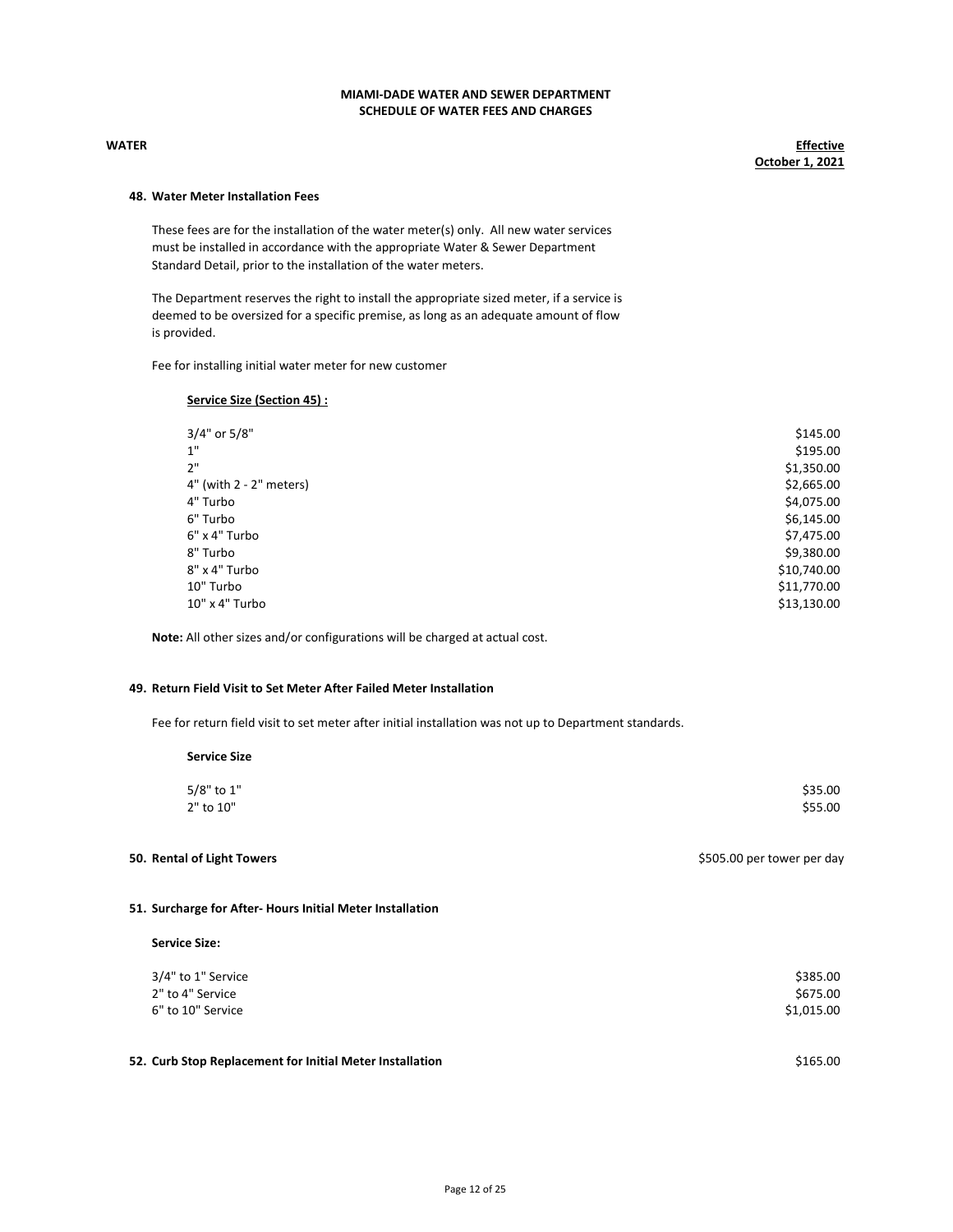| WATER |    |                                                                                                                                     | <b>Effective</b> |
|-------|----|-------------------------------------------------------------------------------------------------------------------------------------|------------------|
|       |    |                                                                                                                                     | October 1, 2021  |
|       |    | 53. Backflow Preventer Test and Non-Compliant Certification Fee                                                                     | \$250.00         |
|       |    | Charged to customers that fail to comply with the annually required backflow                                                        |                  |
|       |    | preventer testing; customer will receive two notices before a contractor is hired to                                                |                  |
|       |    | perform testing and fee is charged.                                                                                                 |                  |
|       |    | 54. Backflow Preventer Assembly Test Report Submission                                                                              | \$5.00           |
|       |    | Processing test report submitted by private tester                                                                                  |                  |
|       |    | 55. Construction Contract Documents                                                                                                 |                  |
|       | А. | Contract Documents on a CD or DVD (cost per CD/DVD)                                                                                 | \$20.00          |
|       | В. | <b>Contract Documents without Full-Sized Plan Sheets</b>                                                                            | \$25.00          |
|       | C. | Contract Documents with Engineer's Estimate up to \$500,000                                                                         | \$25.00          |
|       | D. | Contract Documents for Projects bidding via Miscellaneous                                                                           | \$40.00          |
|       |    | Construction Contracts (MCC) with Engineer's Estimate greater                                                                       |                  |
|       |    | than \$500,000 but less than \$5 million.                                                                                           |                  |
|       | Ε. | Contract Documents for Projects not bidding via Miscellaneous Construction Contracts (MCC) with Engineer's Estimate,<br>as follows: |                  |
|       |    | 1. Greater than \$500,000, but up to \$5 million                                                                                    | \$50.00          |
|       |    | 2. Greater than \$5 million, but up to \$10 million                                                                                 | \$75.00          |
|       |    | 3. Greater than \$10 million, but up to \$20 million                                                                                | \$100.00         |
|       |    | 4. Greater than \$20 million, but up to \$50 million                                                                                | \$150.00         |
|       |    | 5. Greater than \$50 million, but up to \$100 million                                                                               | \$250.00         |

6. Greater than or equal to \$100 million \$350.00 \$350.00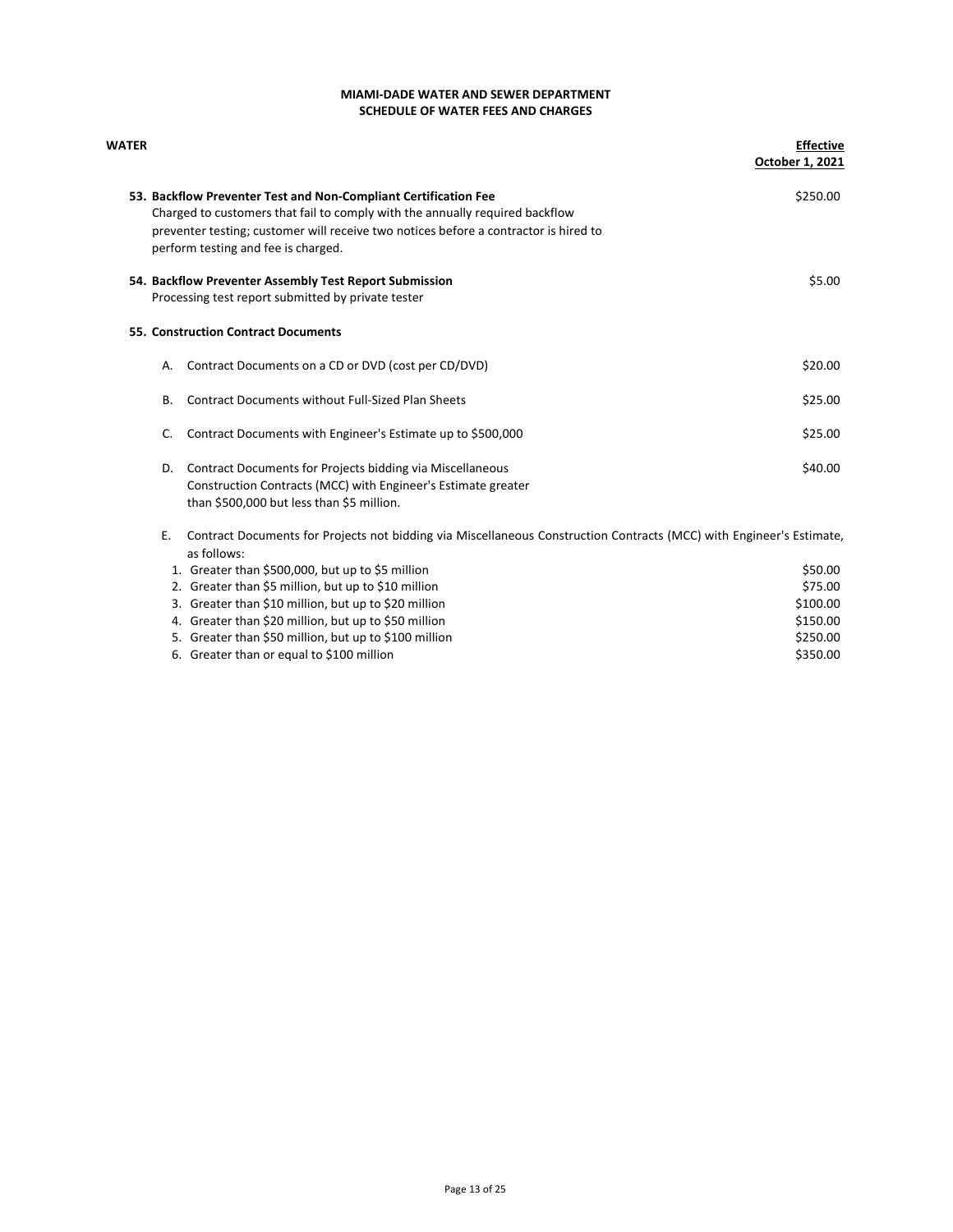### WASTEWATER

**Effective** October 1, 2021

| 1. Oversizing Credits |  |  |
|-----------------------|--|--|
|-----------------------|--|--|

|    |                    | <b>Credit Per</b>  | <b>Credit Per</b> |
|----|--------------------|--------------------|-------------------|
| А. | <b>Force Mains</b> | <b>Linear Foot</b> | <b>Plug Valve</b> |
|    | 8" to 12"          | (510.00)           | (5790.00)         |
|    | 8" to 16"          | (522.00)           | (52, 264.00)      |
|    | 8" to 20"          | (542.00)           | (54,006.00)       |
|    | 8" to 24"          | (550.00)           | ( \$20,575.00)    |
|    | 8" to 30"          | ( \$81.00)         | (540, 210.00)     |
|    | 8" to 36"          | ( \$106.00)        | (565,776.00)      |
|    | 12" to 16"         | (513.00)           | (51,512.00)       |
|    | 12" to 20"         | ( \$33.00)         | (53,230.00)       |
|    | 12" to 24"         | (541.00)           | ( \$20,664.00)    |
|    | 12" to 30"         | (571.00)           | (540, 229.00)     |
|    | 12" to 36"         | (596.00)           | (565,865.00)      |
|    |                    |                    |                   |

## Credit Per Inch Diameter

Per Linear Foot

| В. | <b>Gravity Sewer Mains</b> |           |
|----|----------------------------|-----------|
|    | 8" to 10"                  | ( \$3.00) |
|    | 8" to 12"                  | (57.00)   |
|    |                            |           |
|    |                            |           |

| 2. Developer Payment/Credit for New Sanitary Sewer Lateral Installation for Existing | (55,000.00) |
|--------------------------------------------------------------------------------------|-------------|
| <b>Property Use</b>                                                                  |             |

### Construction Connection Charge

|                       |                  | <b>Rate Per Front Foot</b> |
|-----------------------|------------------|----------------------------|
| <b>Pipelines</b>      | <b>Pipe Size</b> |                            |
| <b>Gravity Sewers</b> | 8"               | \$29.00                    |
|                       | 10"              | \$31.00                    |
|                       | 12"              | \$33.00                    |
| <b>Force Mains</b>    | 8"               | \$32.00                    |
|                       | 12"              | \$38.00                    |
|                       | 16"              | \$49.00                    |
|                       |                  |                            |

| 4. Connection Charge Rate                                                    |        |
|------------------------------------------------------------------------------|--------|
| Per average daily gallon                                                     | \$5.60 |
| Per average daily gallon for customers utilizing a graywater disposal system | \$2.80 |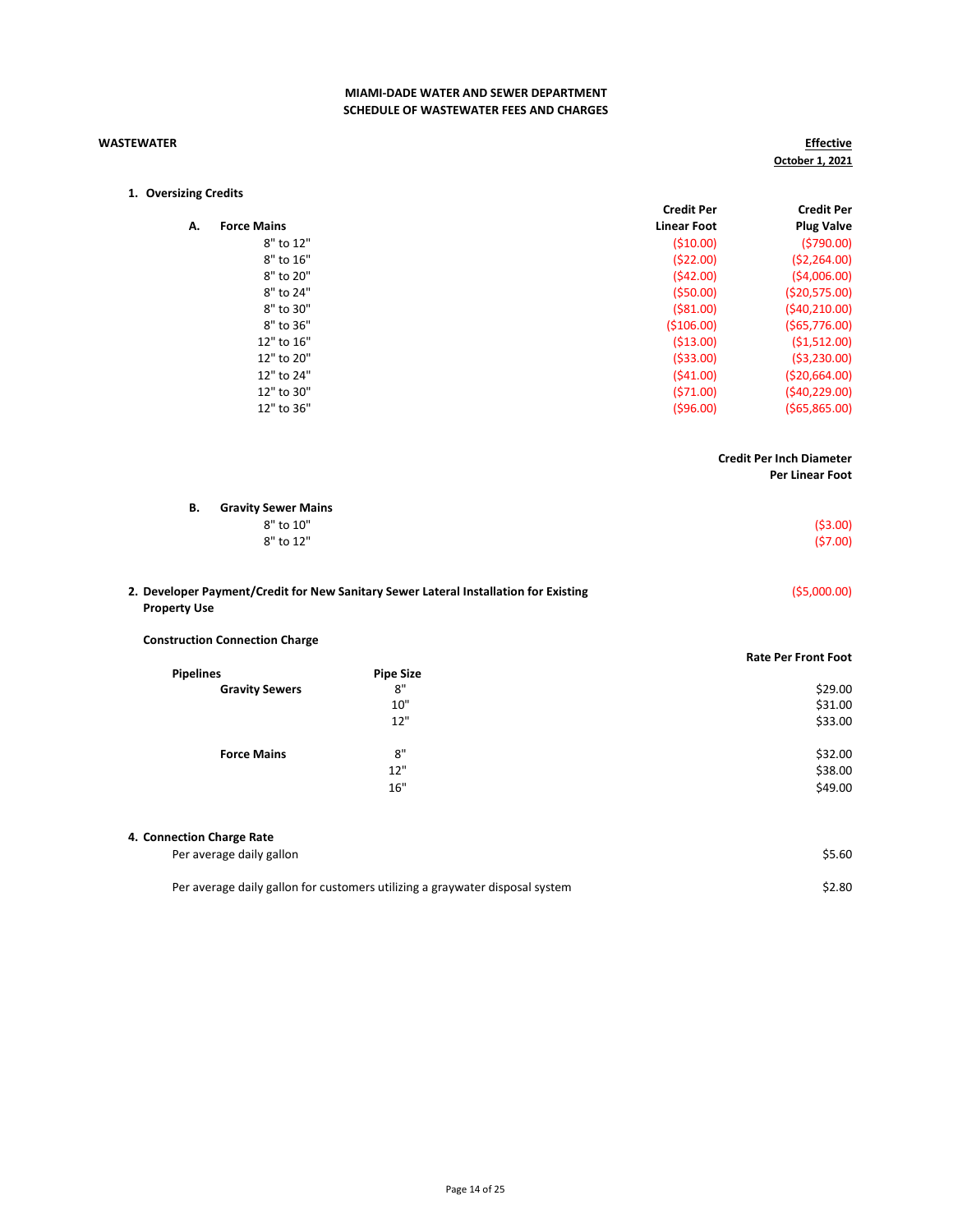### WASTEWATER

**Effective** October 1, 2021

## 5. Basic Customer Service Fees

| Α.        | <b>Deposit</b><br>Residential - based on customer's credit analysis and payment history                                                                                                                                  | \$0.00 to \$100.00                                                                                 |
|-----------|--------------------------------------------------------------------------------------------------------------------------------------------------------------------------------------------------------------------------|----------------------------------------------------------------------------------------------------|
|           | Commercial - monthly                                                                                                                                                                                                     | Amount based on 2.5 times the anticipated<br>monthly billing with a minimum charge of<br>\$50.00   |
|           | Commercial - quarterly                                                                                                                                                                                                   | Amount based on 1.5 times the anticipated<br>quarterly billing with a minimum charge of<br>\$50.00 |
| <b>B.</b> | <b>Administrative Hearing</b><br>Charged even if customer fails to appear at hearing and fails to cancel more than seven (7) days<br>before hearing date                                                                 | \$75.00                                                                                            |
|           | 6. Domestic Waste Disposal Fee                                                                                                                                                                                           |                                                                                                    |
|           | Charged to commercial tankers for unloading domestic waste at wastewater treatment plants; After hours: 10:01pm - 5:59am                                                                                                 |                                                                                                    |
|           | 0 - 1,000 gallons truck<br>0 - 1,000 gallons truck - After hours<br>1,001 - 1,500 gallons truck<br>1,001 - 1,500 gallons truck - After hours<br>1,501 - 2,000 gallons truck<br>1,501 - 2,000 gallons truck - After hours | \$65.50<br>\$131.00<br>\$98.25<br>\$196.50<br>\$131.00<br>\$262.00                                 |
|           | Over 2,000 gallons truck- (per hundred gallons)                                                                                                                                                                          | \$6.55                                                                                             |

### 7. Fats, Oils, Grease (FOG), and Other Waste Disposal Fee

Charged to commercial tankers for unloading fats, oils, grease (FOG), and other waste at wastewater treatment plants; After hours: 10:01pm - 5:59am

Over 2,000 gallons truck - (per hundred gallons) - After hours \$13.10

| \$94.00    |
|------------|
| \$188.00   |
| \$141.00   |
| \$282.00   |
| \$188.00   |
| \$376.00   |
| \$9.40     |
| \$18.80    |
|            |
| \$2,000.00 |
| \$414.00   |
|            |
|            |
| \$50.00    |
| \$100.00   |
|            |

Charged per verification of waste truck capacity. Trucks are provided with a decal that identifies gallonage.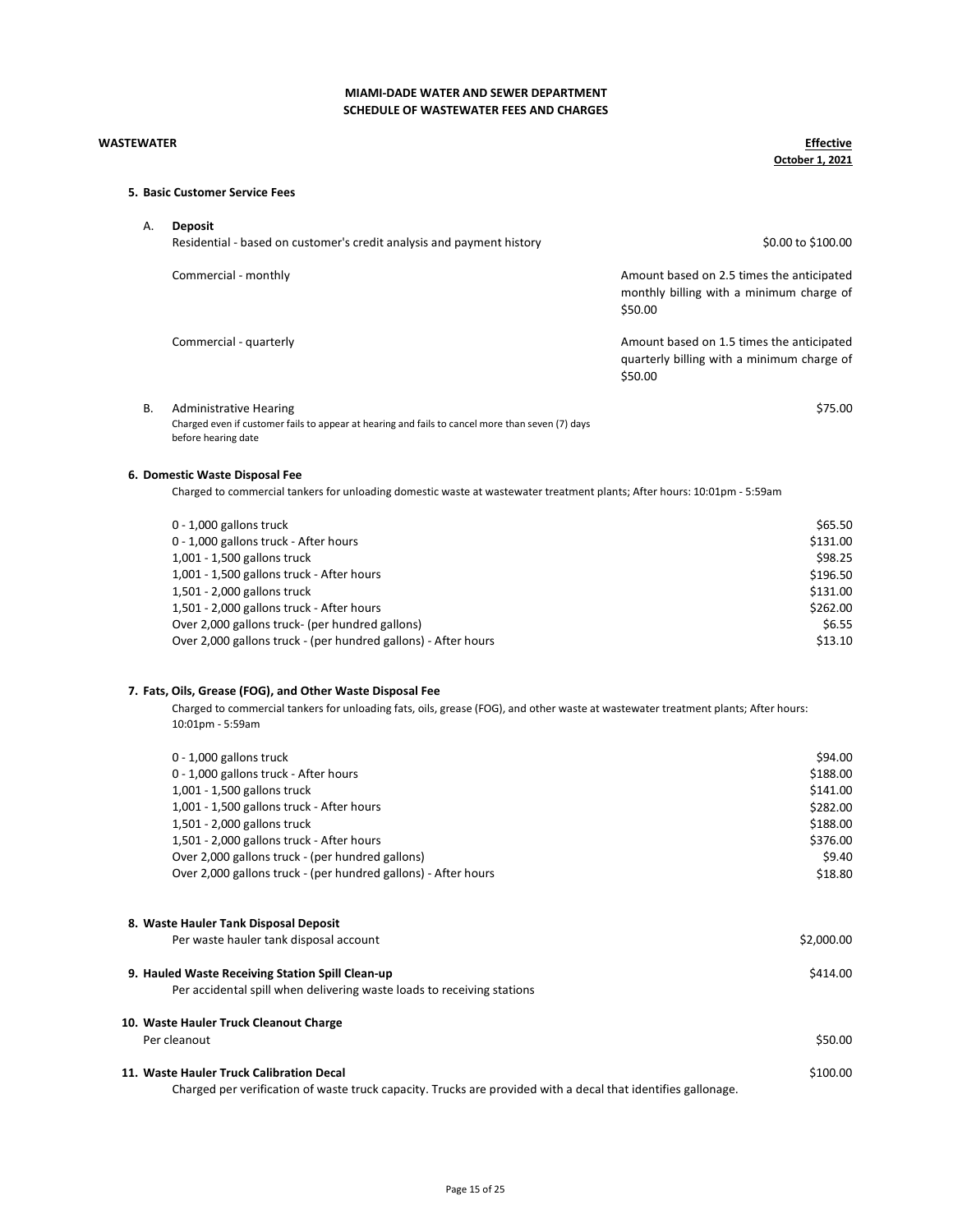| <b>WASTEWATER</b>                                                                                                   | <b>Effective</b><br>October 1, 2021                              |
|---------------------------------------------------------------------------------------------------------------------|------------------------------------------------------------------|
| 12. Departmental Review of Waste Load Disposal Other than FOG or Domestic                                           | \$111.00                                                         |
| Ensure compliance with Miami Dade County Liquid Waste Transportation and Disposal Guidance Manual.                  |                                                                  |
| 13. Laboratory Sampling of Other Waste Load Disposal                                                                | \$563.00                                                         |
| 14. High Strength Sewage Surcharge<br>Per pound for portion of suspended solids in excess of a concentration of 200 | \$0.14                                                           |
| milligrams per liter                                                                                                |                                                                  |
| Per pound for portion of biochemical oxygen demand in excess of a<br>concentration of 200 milligrams per liter      | \$0.19                                                           |
| 15. Pump Station Maintenance Fee<br>Fees charged for maintenance of pump stations under Interdepartmental Agreement |                                                                  |
| 16. Discharge Regulations Violations                                                                                |                                                                  |
| Fine for failure to comply with discharge regulations                                                               | \$500.00                                                         |
| 17. Removal of Clean-Out Plug                                                                                       | \$150.00                                                         |
| 18. Permit Fee(s)                                                                                                   | As charged to the Department by various<br>governmental agencies |
| 19. Premise Location Certificate                                                                                    |                                                                  |
| To obtain notification of any actual or potential lien amount attached to a premise location                        |                                                                  |
| Fee per service address:                                                                                            |                                                                  |
| <b>Water &amp; Sewer</b>                                                                                            |                                                                  |
| A. Regular premise location certificate<br>B. 24-hour premise location certificate                                  | \$10.00<br>\$20.00                                               |
|                                                                                                                     |                                                                  |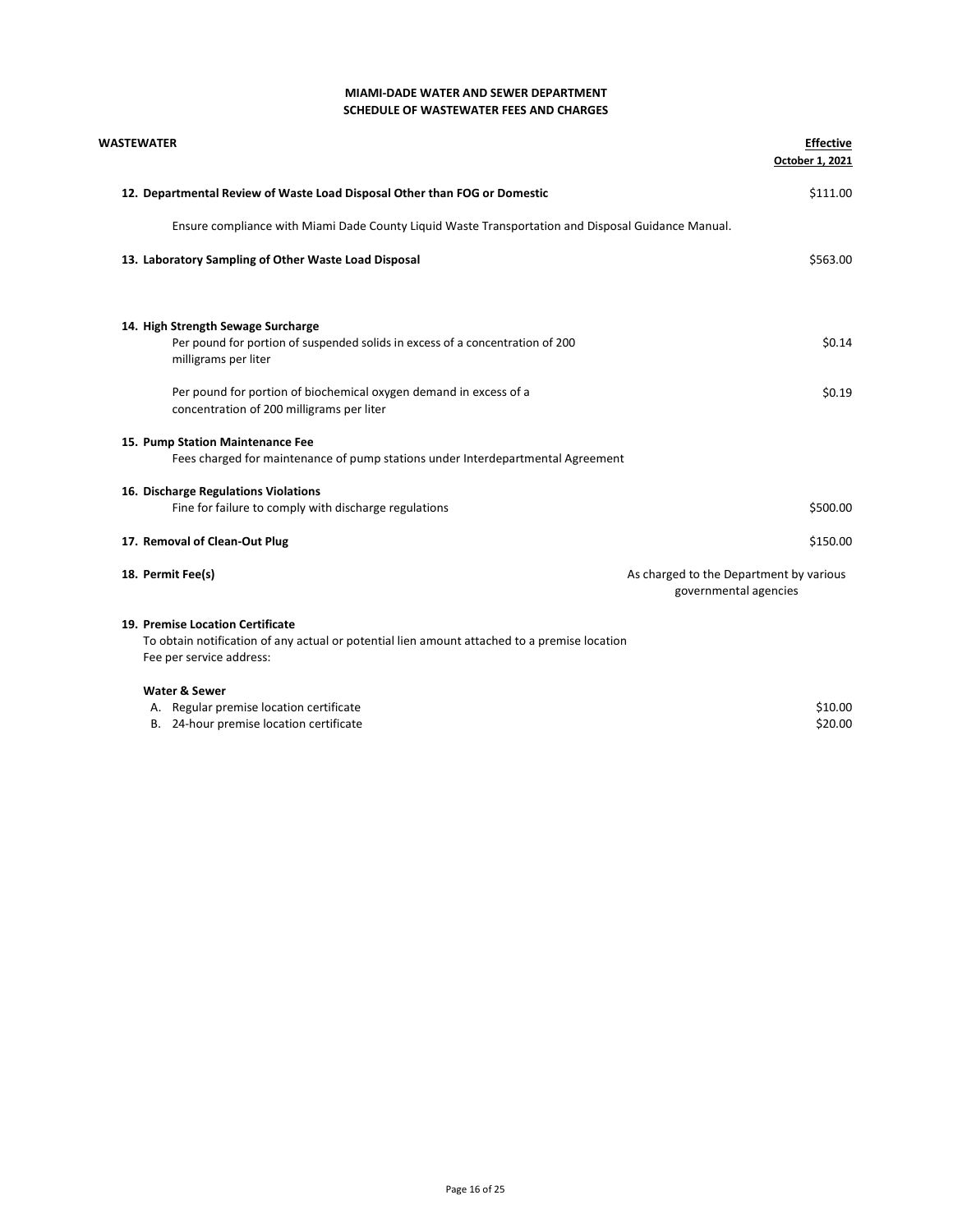### WASTEWATER

**Effective** October 1, 2021

### 20. Plans Review and Inspection Fees

Processing fees for the review and approval of plans for code compliance regarding sewer extension projects, including sewer laterals, connections and pump stations. Plans Review Fees entitles the applicant to an initial plans review, and one final review.

|             | A. Laterals/Connections                                                                               | \$55.00                      |
|-------------|-------------------------------------------------------------------------------------------------------|------------------------------|
|             | <b>B.</b> Sewer Main Extensions                                                                       |                              |
|             | Up to 500 ft.                                                                                         | \$300.00                     |
|             | 501 ft. to 2,000 ft.                                                                                  | \$350.00                     |
|             | Greater than 2,000 ft.                                                                                | \$350.00                     |
|             |                                                                                                       |                              |
|             |                                                                                                       | plus \$0.18 per ft >2,000 ft |
| C.          | <b>Pump Station</b>                                                                                   | \$800.00                     |
|             | D. Each rework of Plans Review Items above A. B. and C.                                               | \$106.59                     |
|             | Renewal of expired approval and revisions                                                             | Same as original fee         |
|             | (One year or more after approval)                                                                     |                              |
|             | Single period, two-year extension of approval for qualifying projects<br>pursuant to Ordinance #11-60 | \$79.00                      |
|             | 21. Weed Control Fee                                                                                  |                              |
|             | Per quarter                                                                                           | \$25.00                      |
|             | 22. Facilities with Excessive Infiltration Surcharge                                                  | 10%                          |
|             | 23. Discharge of Sludge Charge                                                                        | \$40.00/ton                  |
|             | 24. Telemetering Equipment Installation Fee                                                           |                              |
|             | Fee charged for installation of telemetering equipment at developer installed pump stations           |                              |
|             | Per pump station                                                                                      | \$7,550.00                   |
|             |                                                                                                       |                              |
| 25. Marinas |                                                                                                       | 40% of retail rate           |
|             |                                                                                                       |                              |
|             | 26. Release of Easement Fees                                                                          |                              |
|             | A. Release of platted easement rights                                                                 | \$250.00                     |
|             | B. Conditional consent letter for permission to use easement until                                    | \$50.00                      |
|             | required by Department                                                                                |                              |
|             | C. All other release requests                                                                         | \$500.00                     |
|             |                                                                                                       |                              |
|             | 27. Completion of Application Form Fees                                                               |                              |
|             |                                                                                                       |                              |
|             | A. Utilities collection transmission capacity form                                                    | \$50.00                      |
|             | B. Industrial pre-treatment facility application form                                                 |                              |
|             | Sewer only                                                                                            | \$150.00                     |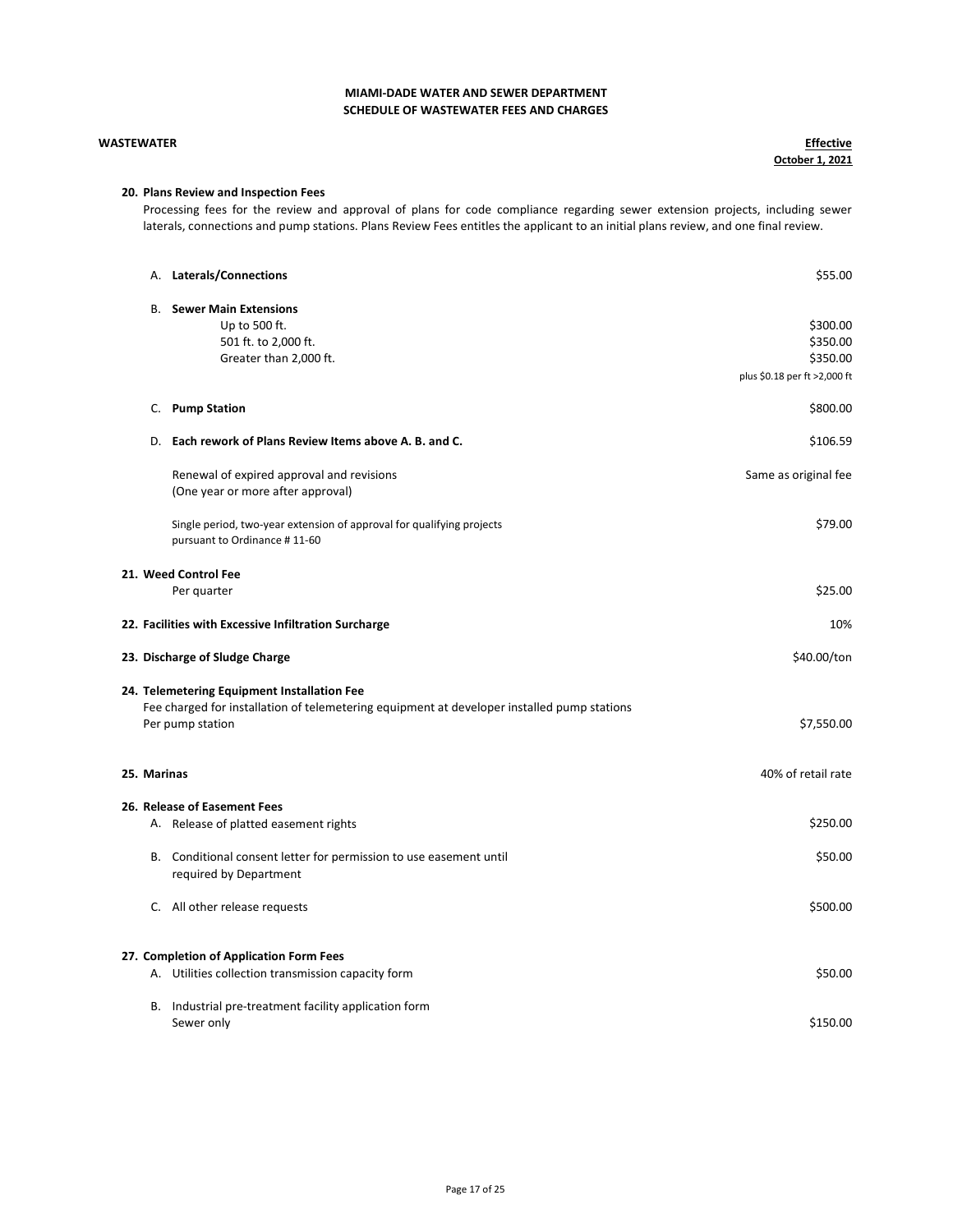| <b>WASTEWATER</b>                                                                                                                 | <b>Effective</b><br>October 1, 2021 |
|-----------------------------------------------------------------------------------------------------------------------------------|-------------------------------------|
| 28. Completion of Water and Sewer Verification Form Fees* (See Table 2)<br>(See Section 24-43.1(5) of the Miami-Dade County Code) |                                     |
| <b>Sewer Only</b>                                                                                                                 |                                     |
| A. Residential (R-A)                                                                                                              | \$30.00                             |
| B. Multi-family residential (R-B)                                                                                                 | \$75.00                             |
| C. Non-residential (NR)                                                                                                           | \$75.00                             |
| <b>Water &amp; Sewer</b>                                                                                                          |                                     |
| A. Residential (R-A)                                                                                                              | \$60.00                             |
| B. Multi-family residential (R-B)                                                                                                 | \$150.00                            |
| C. Non-residential (NR)                                                                                                           | \$150.00                            |
| * No additional process fee will apply to obtain "verification forms" after execution of agreement                                |                                     |
| * Single period, two-year extension of approval for qualifying projects pursuant to Ordinance #11-60                              | \$79.00                             |
| 29. Ordinance Letter                                                                                                              |                                     |
| Wastewater Only                                                                                                                   |                                     |
| Residential<br>А.                                                                                                                 | \$30.00                             |
| В.<br>Commercial                                                                                                                  | \$75.00                             |
| Water & Sewer                                                                                                                     |                                     |
| Α.<br>Residential                                                                                                                 | \$60.00                             |
| В.<br>Commercial                                                                                                                  | \$150.00                            |
| 30. Review and Release of Recorded Document Fees (Other Than Easements)                                                           |                                     |
| (Covenants, unities of title, service agreements, warranty deeds)                                                                 |                                     |
| Α.<br>Sewer only                                                                                                                  | \$100.00                            |
| Water & Sewer<br>В.                                                                                                               | \$150.00                            |
|                                                                                                                                   |                                     |
| 31. Preparation of Service Agreement Fees *                                                                                       |                                     |
| Sewer Only                                                                                                                        |                                     |
| Residential, multi-family and commercial use                                                                                      | \$100.00                            |
| Water & Sewer                                                                                                                     |                                     |
| Residential, multi-family and commercial use                                                                                      | \$200.00                            |
| * No additional process fee will apply to obtain "verification forms" after execution of agreement                                |                                     |
| * Single period, two-year extension of approval for qualifying projects                                                           | \$79.00                             |
| pursuant to Ordinance #11-60                                                                                                      |                                     |
|                                                                                                                                   |                                     |
| 32. Preparation of Letter of Availability Fees<br>A. Sewer only                                                                   | \$50.00                             |
|                                                                                                                                   |                                     |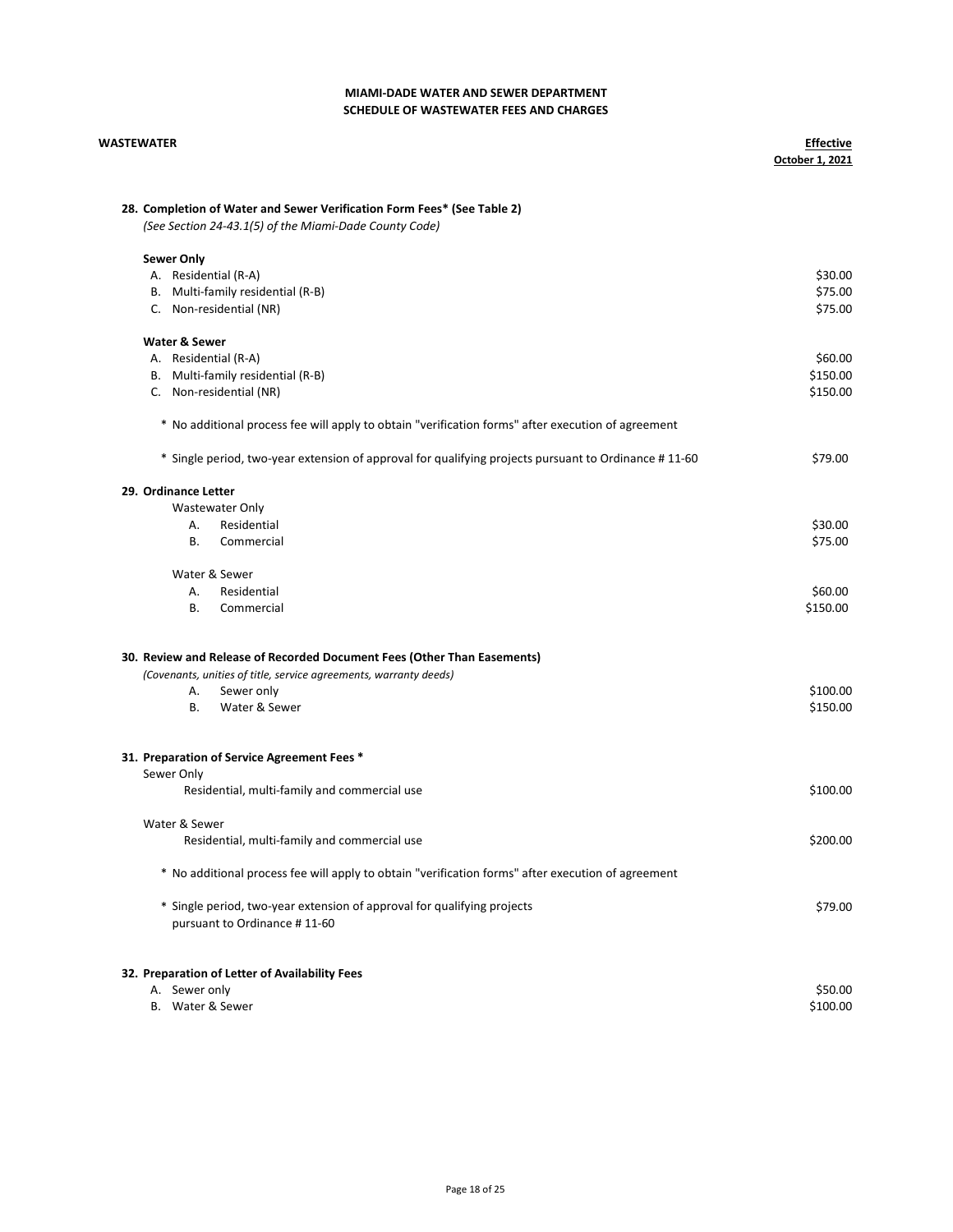| WASTEWATER |                                                                                                                                                                       | <b>Effective</b><br>October 1, 2021 |
|------------|-----------------------------------------------------------------------------------------------------------------------------------------------------------------------|-------------------------------------|
|            | 33. Other Recordable Legal Document Fees                                                                                                                              |                                     |
|            | A. Preparation of covenant<br>1.                                                                                                                                      | \$25.00                             |
|            | Sewer only<br>2.<br>Water & Sewer                                                                                                                                     | \$50.00                             |
|            |                                                                                                                                                                       |                                     |
|            | B. Preparation of unity of title                                                                                                                                      |                                     |
|            | Sewer only<br>1.                                                                                                                                                      | \$25.00                             |
|            | 2.<br>Water & Sewer                                                                                                                                                   | \$50.00                             |
|            | 34. Completion of Groundwater Discharge Form Fee                                                                                                                      | \$50.00                             |
|            | 35. Environmental Quality Control Board                                                                                                                               |                                     |
|            | (EQCB) Letter Preparation Fees                                                                                                                                        |                                     |
|            | Sewer only<br>Α.                                                                                                                                                      | \$35.00                             |
|            | Water & Sewer<br>В.                                                                                                                                                   | \$70.00                             |
|            | 36. Customer Call-Out Fees                                                                                                                                            |                                     |
|            | Fee for investigation and/or emergency response to sewer collection complaints (call-outs), fee charged only if Department is<br>not responsible to correct complaint |                                     |
|            | Fee per call-out:                                                                                                                                                     |                                     |
|            | Regular working hours<br>А.                                                                                                                                           | \$125.00                            |
|            | Non-regular working hours<br>В.                                                                                                                                       | \$175.00                            |
|            | 37. Customer Initiated Closed Circuit Television Lateral Inspection Fee                                                                                               |                                     |
|            | Per inspection                                                                                                                                                        | \$250.00                            |
|            | 38. Review of Shop Drawings Fee                                                                                                                                       |                                     |
|            | Per shop drawing                                                                                                                                                      | \$100.00                            |
|            | Fee charged for the review of shop drawings for Department compliance regarding sewer manholes, fittings, taps and pump<br>stations                                   |                                     |
|            | 39. Blueline Prints Requested From As-Builts Fee                                                                                                                      |                                     |
|            | Fee per blueline print                                                                                                                                                | \$5.00                              |
|            | 40. Design and Construction Standard Specifications and Details Publication Fee                                                                                       |                                     |
|            | Per publication                                                                                                                                                       | \$50.00                             |
|            | 41. Verification of Underground Water and Sewer Infrastructure Horizontal Location Fee                                                                                |                                     |

Per 100 Linear Feet \$50.00<br>Additional Linear Foot \$50.00 \$9.50 Additional Linear Foot (verification of horizontal location of underground infrastructure as shown on As-Builts)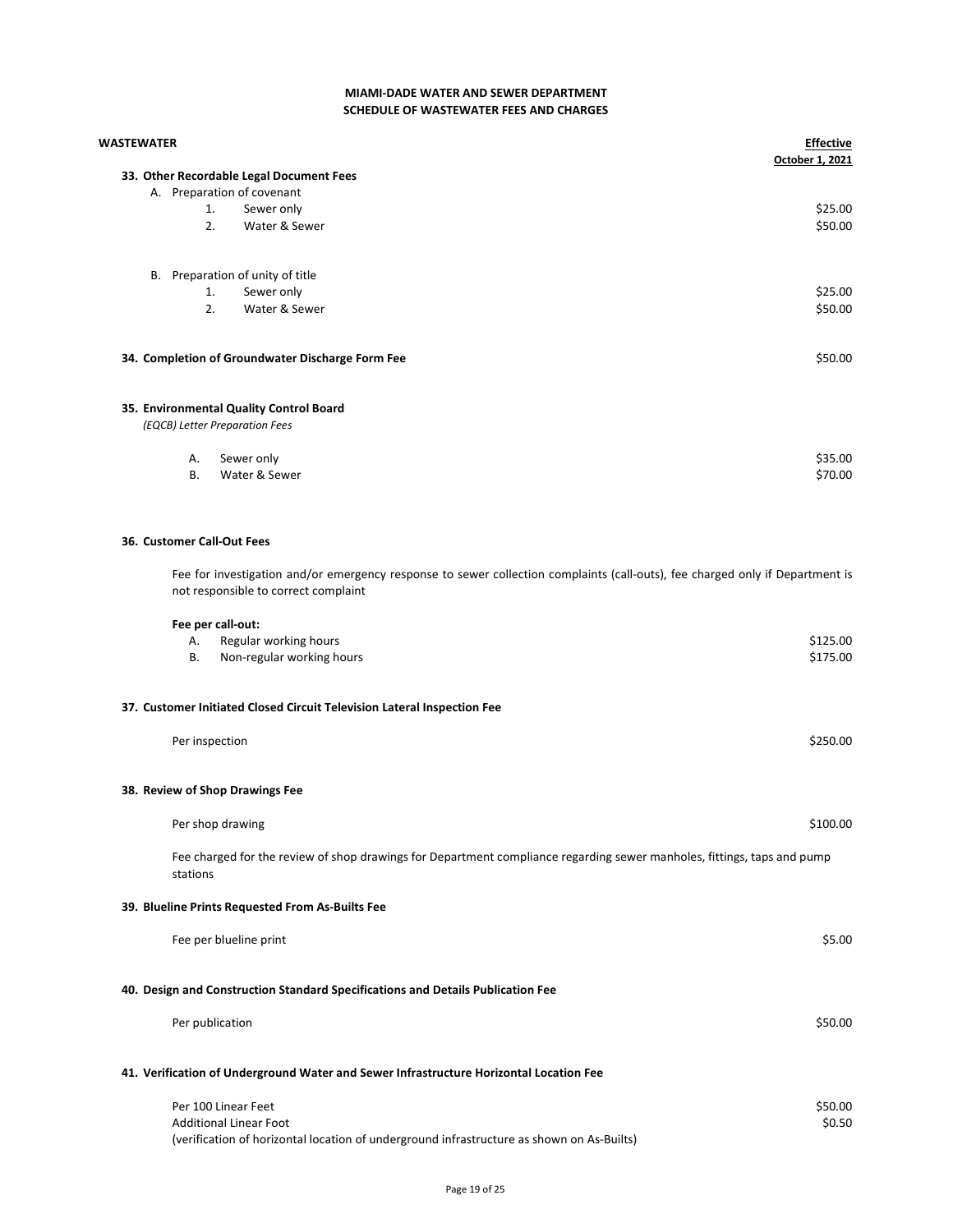| <b>WASTEWATER</b> |                                                                                                | <b>Effective</b><br>October 1, 2021 |
|-------------------|------------------------------------------------------------------------------------------------|-------------------------------------|
|                   | 42. Safety and Rescue Training Course Fees                                                     |                                     |
|                   | Water & Sewer                                                                                  |                                     |
|                   | A. Confined space entry                                                                        | \$450.00                            |
|                   | (24 hours)                                                                                     |                                     |
|                   | B. Hazardous material technician and incident command class                                    | \$550.00                            |
|                   | (40 hours)                                                                                     |                                     |
|                   | C. Hazwoper training                                                                           | \$550.00                            |
|                   | (40 hours)                                                                                     |                                     |
|                   | D. Air monitoring                                                                              | \$150.00                            |
|                   | (16 hours)                                                                                     |                                     |
|                   | E. Excavation safety                                                                           | \$250.00                            |
|                   | (Trenching & shoring, 16 hours)                                                                |                                     |
|                   | F. Fall protection/scaffolding                                                                 | \$250.00                            |
|                   | (16 hours)                                                                                     |                                     |
|                   | G. Electrical safety                                                                           | \$500.00                            |
|                   | (16 hours)                                                                                     |                                     |
|                   | H. Respiratory protection                                                                      | \$450.00                            |
|                   | (40 hours)                                                                                     |                                     |
|                   | NOTE: The revenues from the above course fees are allocated to the water and wastewater funds. |                                     |

# 43. Laboratory Fees for Wastewater Tests

| Per Sample (Excludes Sample Collection) |  |  |  |  |  |
|-----------------------------------------|--|--|--|--|--|
|-----------------------------------------|--|--|--|--|--|

| Bacteriology (Membrane Filter)            | \$15.00 |
|-------------------------------------------|---------|
| Bacteriology (Membrane Filter) -          |         |
| After Hours Charge to Wholesale Customers | \$40.00 |
| Nitrate                                   | \$10.00 |
| Nitrite                                   | \$10.00 |
| Alkalinity                                | \$8.00  |
| Chloride                                  | \$8.00  |
| Conductivity                              | \$4.00  |
| <b>Total Dissolved Solids (TDS)</b>       | \$6.00  |
| <b>Chlorine Residual</b>                  | \$10.00 |
| Ammonia - Nitrogen                        | \$10.00 |
| Dissolved Oxygen                          | \$6.00  |
| <b>Total Phosphorous</b>                  | \$10.00 |
| Ortho Phosphate                           | \$10.00 |
| Biochemical Oxygen Demand                 | \$12.00 |
| pH                                        | \$4.00  |
| Sulfate                                   | \$16.00 |
| Total Kjeldahl Nitrogen                   | \$14.00 |
| <b>Total Organic Carbon</b>               | \$16.00 |
| <b>Total Suspended Solids</b>             | \$6.00  |
| Sodium                                    | \$18.00 |
|                                           |         |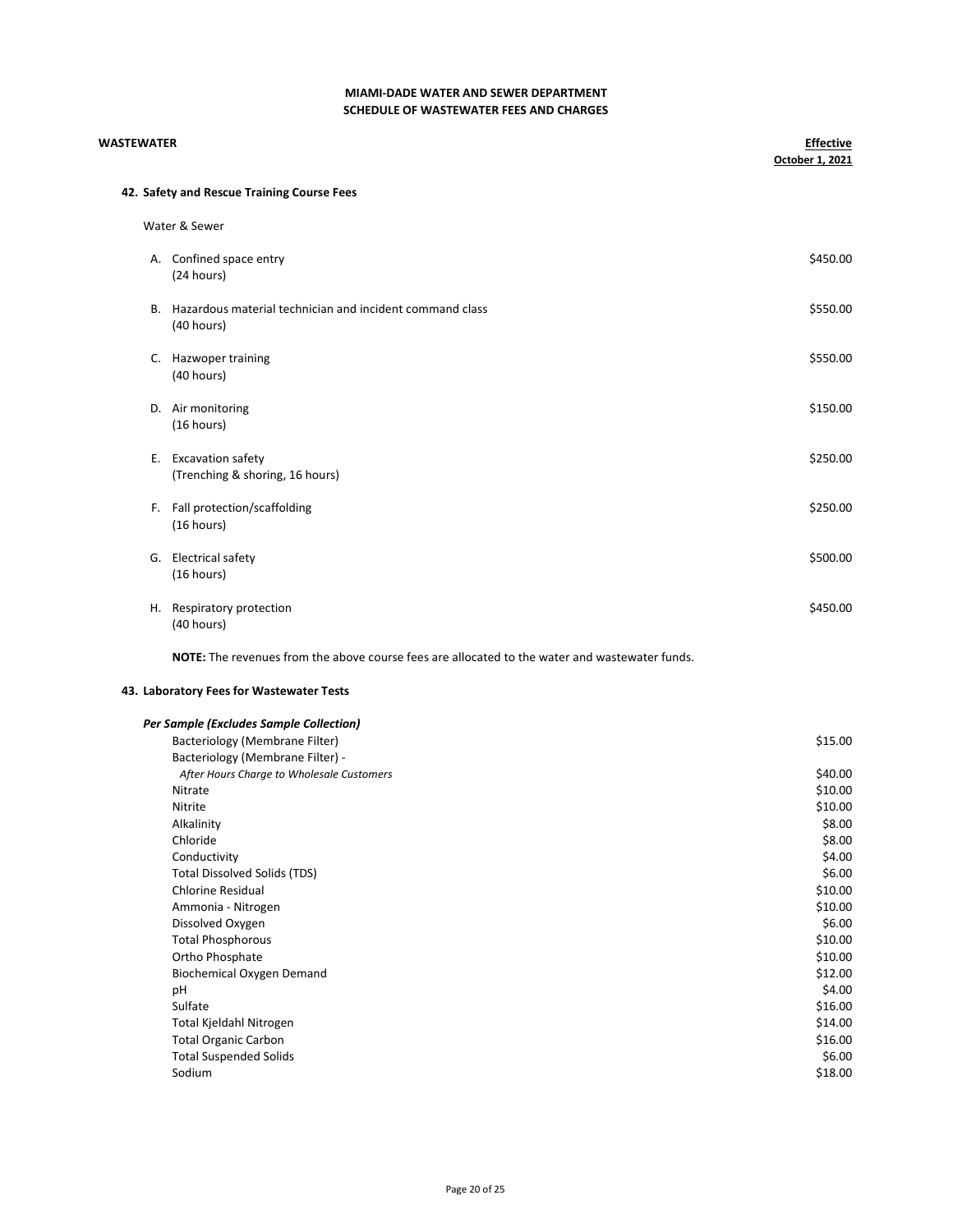| <b>WASTEWATER</b> |                                                                                                                                                                                                                                                                                          | <b>Effective</b><br>October 1, 2021 |
|-------------------|------------------------------------------------------------------------------------------------------------------------------------------------------------------------------------------------------------------------------------------------------------------------------------------|-------------------------------------|
|                   | 44. Preparation of GIS Adhoc Maps and/or Data Fees<br>Per hour<br>(minimum one hour)<br>Additional copies of the same map                                                                                                                                                                | \$65.00                             |
|                   | Per copy                                                                                                                                                                                                                                                                                 | \$25.00                             |
|                   | 45. Billing Service Fee for Processing Stormwater Utility<br><b>Fee for Municipalities</b>                                                                                                                                                                                               | Fee Determined by Agreement         |
|                   | 46. Billing Service Fee for Processing Sewer Billings for Coral Gables                                                                                                                                                                                                                   | Fee Determined by Agreement         |
|                   | 47. Graywater Disposal System<br>Customers who utilize an approved graywater disposal system and install a sub-meter to measure water entering the property which<br>utilizes the graywater disposal system will not be charged wastewater disposal for usage measured on the sub-meter. |                                     |
|                   | 48. Floating Meters/Temporary Portable Meter Guarantee Deposit                                                                                                                                                                                                                           |                                     |
|                   | 2" Meter and Above<br><b>NOTE:</b> The above deposits do not earn simple interest.                                                                                                                                                                                                       | \$2,500.00                          |
|                   | 49. Floating Meters/Temporary Portable Meters<br>Charge to read a floating meter in the field                                                                                                                                                                                            | \$50.00                             |
|                   | 50. Floating Meters/Temporary Portable Meters/ Damaged/Cleaning Fees<br>3" Meter and Above                                                                                                                                                                                               | \$140.00                            |
|                   | 51. Penalty for failure to provide a meter reading or a meter for inspection as required for<br>floating/temporary portable meters (construction meters)                                                                                                                                 | \$150.00                            |
| 52. Security Fees |                                                                                                                                                                                                                                                                                          |                                     |
|                   | A. Fee for Issuance of Initial Identification Card                                                                                                                                                                                                                                       |                                     |
|                   | Per person                                                                                                                                                                                                                                                                               | \$60.00                             |
|                   | Fee charged for background check and processing costs for identification card issued to persons<br>having access to Department facilities.<br>(Consultants, Contractors, Non-Water and Sewer Department staff)                                                                           |                                     |
|                   | B. Fee for Renewal of Expired Identification Card<br>(one year from date of issuance)<br>(Consultants, Contractors, Non-Water and Sewer Department staff)                                                                                                                                |                                     |
|                   | Per person                                                                                                                                                                                                                                                                               | \$55.00                             |
|                   | C. Fee for Replacement of Identification Card<br>(card lost, stolen, etc.)                                                                                                                                                                                                               |                                     |
|                   | Per person                                                                                                                                                                                                                                                                               | \$15.00                             |
|                   | 53. Subscription Fee to Access Customer Care and Billing System (CCB)                                                                                                                                                                                                                    |                                     |
|                   | Fee per user                                                                                                                                                                                                                                                                             | \$6,300.00                          |
|                   | Annual fee charged to title and lien companies to provide access to the Department's Customer Care and                                                                                                                                                                                   |                                     |

Billing System (CCB) via the Internet for Premise Lien Certificates (PLC).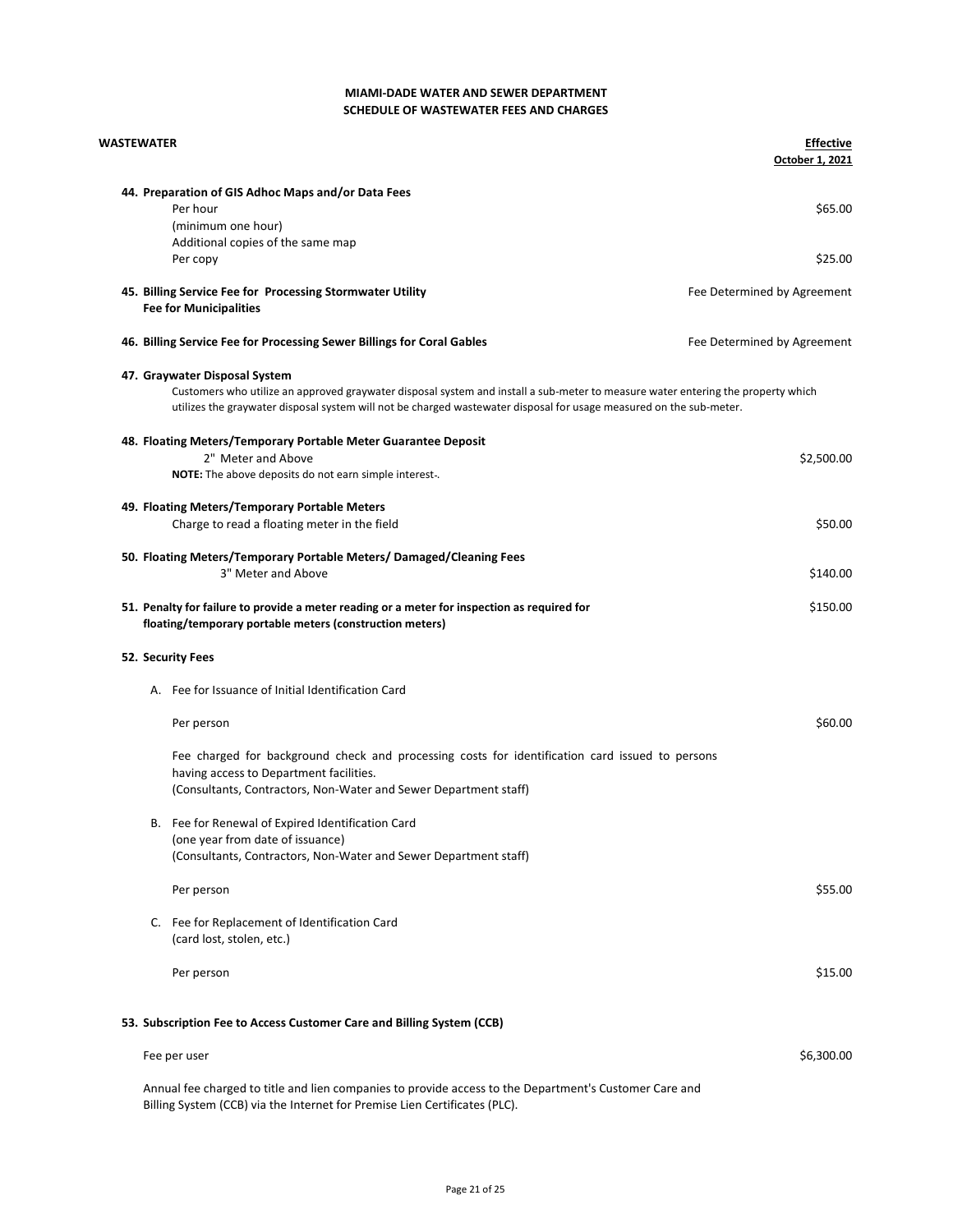| <b>WASTEWATER</b>                                                                                                                                | <b>Effective</b><br>October 1, 2021 |
|--------------------------------------------------------------------------------------------------------------------------------------------------|-------------------------------------|
| 54. Cut For Non-Payment (CONP)                                                                                                                   |                                     |
| Third Attempt Water Meter Removal Charge                                                                                                         | \$250.00                            |
| Fee charged to customers who intentionally blocked access to water meter on two previous attempts to<br>collect or lock service for non-payment. |                                     |
| 55. After-Hours Construction Inspections Activity Fees                                                                                           |                                     |
| Per hour rate charged for work outside the specified                                                                                             | \$90.00 per hour                    |
| work hours - weekends, nights and holidays for                                                                                                   |                                     |
| contractors with special requirements or deadlines for<br>construction.                                                                          |                                     |
| 56. Developer Repayment Fee                                                                                                                      |                                     |
| To cover administrative costs for collection and                                                                                                 | 2.5% of gross repayment             |
| repayment of construction connection charges                                                                                                     |                                     |
| collected from connecting and/or abutting properties in                                                                                          |                                     |
| behalf of developers who constructed the facilities.                                                                                             |                                     |
| 57. General & Administrative (G&A) Overhead (OH) Rate                                                                                            |                                     |
| Rate charged to offset general and administrative costs                                                                                          | 10.6% of total cost                 |
| related to work performed by the Department due to                                                                                               |                                     |
| request, damage (billable job orders) or contractual<br>agreement.                                                                               |                                     |
| 58. Rental of Light Towers                                                                                                                       | \$505.00 per tower per day          |
|                                                                                                                                                  |                                     |
| 59. Sewer Force Main Pipe Tapping Charges                                                                                                        |                                     |
| Tap Size:                                                                                                                                        |                                     |
| 4"                                                                                                                                               | \$650.00                            |
| 6"                                                                                                                                               | \$660.00                            |

| \$660.00   |
|------------|
| \$730.00   |
| \$980.00   |
| \$1,750.00 |
| \$2,080.00 |
| \$105.00   |
|            |

NOTE: There will be a \$205.00 charge if Department personnel arrive on a job site and are unable to perform the tapping operation because the contractor has not fulfilled its obligations specified in the Rules and Regulations. No materials shall be furnished by the Department for installation under the prices listed above.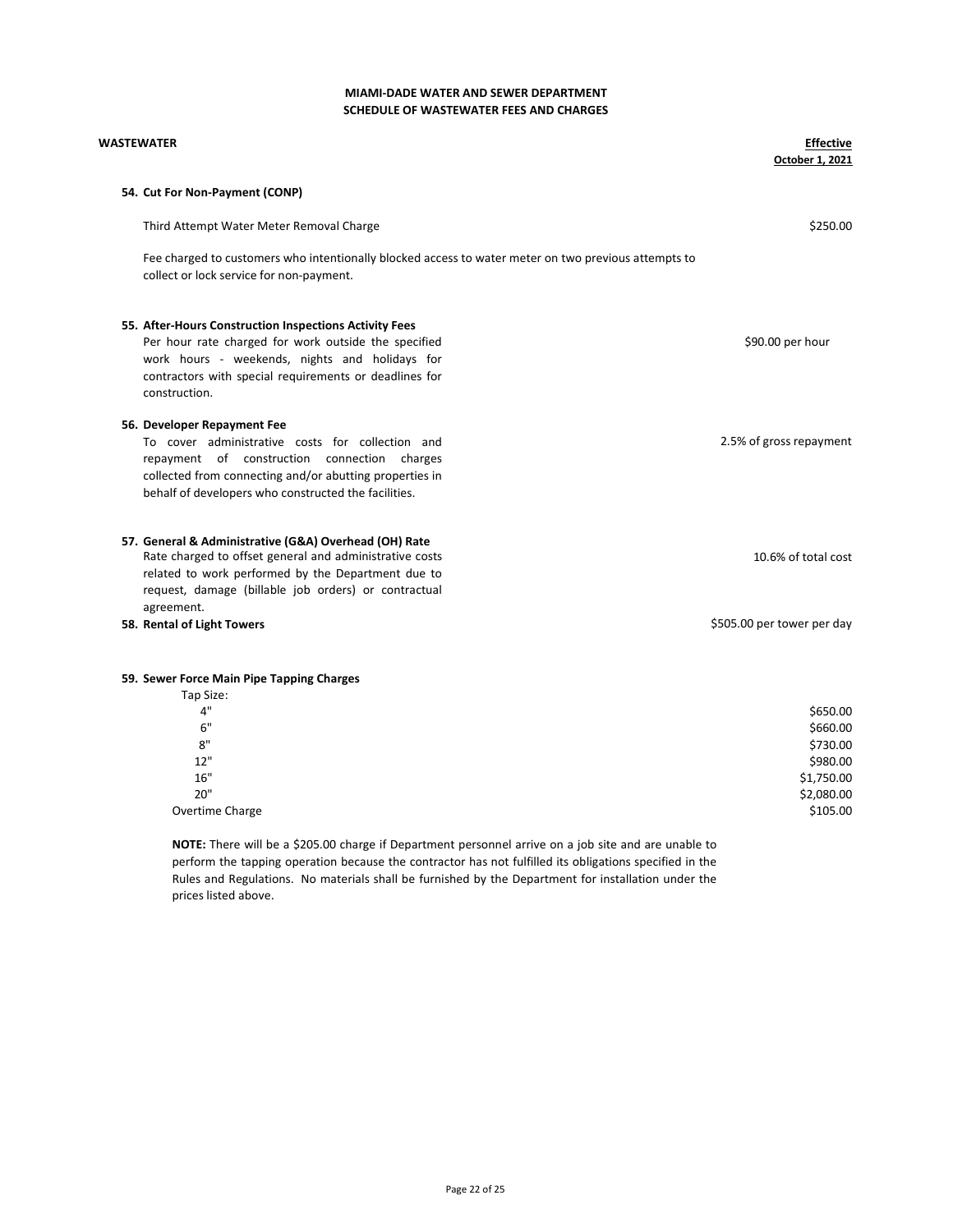| <b>WASTEWATER</b>                                                                                                                                                         | <b>Effective</b><br>October 1, 2021 |
|---------------------------------------------------------------------------------------------------------------------------------------------------------------------------|-------------------------------------|
| 60. Construction Contract Documents                                                                                                                                       |                                     |
| A. Contract Documents on a CD or DVD (cost per CD/DVD)                                                                                                                    | \$20.00                             |
| B. Contract Documents without Full-Sized Plan Sheets                                                                                                                      | \$25.00                             |
| C. Contract Documents with Engineer's Estimate up to \$500,000                                                                                                            | \$25.00                             |
| D. Contract Documents for Projects bidding via Miscellaneous<br>Construction Contracts (MCC) with Engineer's Estimate greater than<br>\$500,000 but less than \$5 million | \$40.00                             |
| Contract Documents for Projects not bidding via Miscellaneous Construction Contracts (MCC) with Engineer's Estimate, as<br>Е.<br>follows:                                 |                                     |

| 1. Greater than \$500,000, but up to \$5 million      | \$50.00  |
|-------------------------------------------------------|----------|
| 2. Greater than \$5 million, but up to \$10 million   | \$75.00  |
| 3. Greater than \$10 million, but up to \$20 million  | \$100.00 |
| 4. Greater than \$20 million, but up to \$50 million  | \$150.00 |
| 5. Greater than \$50 million, but up to \$100 million | \$250.00 |
| 6. Greater than or equal to \$100 million             | \$350.00 |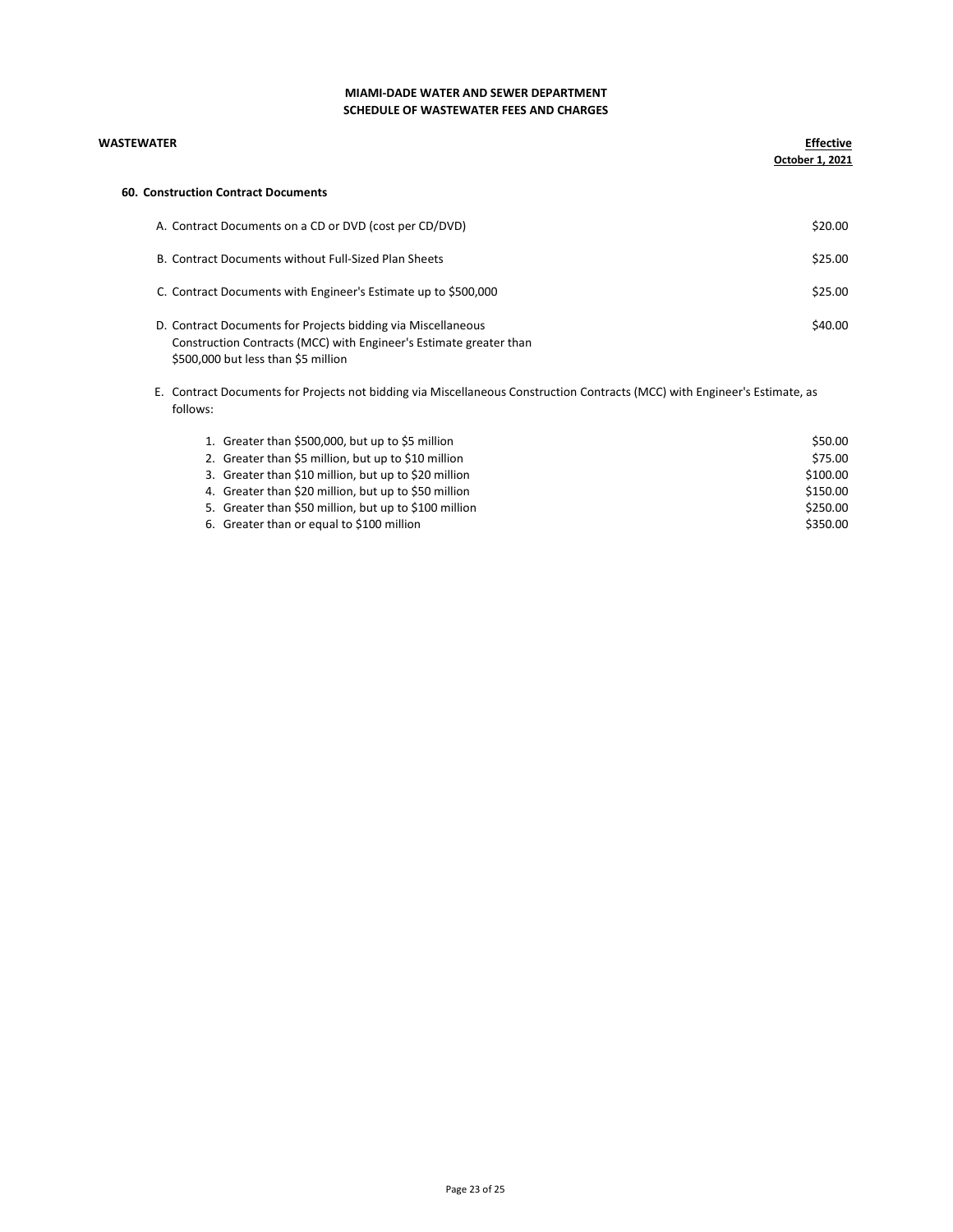|                          |                                                                                                                                             | MIAMI-DADE WATER AND SEWER DEPARTMENT<br>Table 2 |  |                                      |
|--------------------------|---------------------------------------------------------------------------------------------------------------------------------------------|--------------------------------------------------|--|--------------------------------------|
| No.                      | <b>Types of Building Usages</b>                                                                                                             |                                                  |  | <b>Verification Form Fee Listing</b> |
|                          | <b>Residential Land Uses:</b>                                                                                                               |                                                  |  |                                      |
| $1\vert$                 | <b>Single Family Residences</b>                                                                                                             |                                                  |  | $R-A$                                |
| 2                        | <b>Townhouse Residences</b>                                                                                                                 |                                                  |  | R-B                                  |
| 3                        | Apartments                                                                                                                                  |                                                  |  | R-B                                  |
| 4                        | Mobile Home Residences/Parks                                                                                                                |                                                  |  | $R-A$                                |
| 5                        | Duplexes or Twin Home Residences                                                                                                            |                                                  |  | R-A                                  |
|                          |                                                                                                                                             |                                                  |  |                                      |
|                          | <b>Commercial Land Uses:</b>                                                                                                                |                                                  |  |                                      |
| 6                        | Airport:                                                                                                                                    |                                                  |  | <b>NR</b>                            |
|                          | (a) Common Area/Concourse<br>(b) Retail                                                                                                     |                                                  |  |                                      |
|                          | (c) Food Service                                                                                                                            |                                                  |  |                                      |
| $\overline{\phantom{a}}$ | <b>Banquet Halls</b>                                                                                                                        |                                                  |  | <b>NR</b>                            |
|                          | with kitchen                                                                                                                                |                                                  |  |                                      |
| 8                        | <b>Bars or Cocktail Lounges</b>                                                                                                             |                                                  |  | <b>NR</b>                            |
| 9                        | <b>Barber Shops</b>                                                                                                                         |                                                  |  | <b>NR</b>                            |
| 10                       | <b>Beauty Shops</b>                                                                                                                         |                                                  |  | ΝR                                   |
| 11                       | <b>Bowling Alleys</b>                                                                                                                       |                                                  |  | <b>NR</b>                            |
| 12                       | Car Washes:                                                                                                                                 |                                                  |  | <b>NR</b>                            |
|                          | (a) Manual Washing                                                                                                                          |                                                  |  |                                      |
|                          | (b) Automated Washing                                                                                                                       |                                                  |  |                                      |
|                          | with recycle system<br>Coin Laundries                                                                                                       |                                                  |  | <b>NR</b>                            |
| 13                       |                                                                                                                                             |                                                  |  |                                      |
| 14                       | Country Clubs<br>with kitchen                                                                                                               |                                                  |  | ΝR                                   |
| 15                       | <b>Dentist Offices</b>                                                                                                                      |                                                  |  | <b>NR</b>                            |
| 16                       | <b>Fitness Centers or Gyms</b>                                                                                                              |                                                  |  | NR.                                  |
| 17                       | <b>Food Preparation Outlets</b>                                                                                                             |                                                  |  | <b>NR</b>                            |
|                          | (Bakeries, Meat Markets, Commissaries, etc.)                                                                                                |                                                  |  |                                      |
| 18                       | <b>Funeral Homes</b>                                                                                                                        |                                                  |  | ΝR                                   |
| 19                       | Gas Station / Convenience Store/ Mini-Mart                                                                                                  |                                                  |  | <b>NR</b>                            |
|                          | (a) without Car Wash                                                                                                                        |                                                  |  |                                      |
| 20                       | (b) with Single Automated Car Wash<br>Hospitals                                                                                             |                                                  |  | <b>NR</b>                            |
|                          |                                                                                                                                             |                                                  |  |                                      |
| 21                       | <b>Hotels and Motels</b>                                                                                                                    |                                                  |  | NR                                   |
| 22                       | House of Worship                                                                                                                            |                                                  |  | ΝR                                   |
| 23                       | Industrial:                                                                                                                                 |                                                  |  | <b>NR</b>                            |
|                          | (a) Warehouse/ Spec. Bldg.                                                                                                                  |                                                  |  |                                      |
|                          | (b) Self-Service Storage Units<br>(c) Industrial - Wet                                                                                      |                                                  |  |                                      |
|                          | (d) Industrial - Dry                                                                                                                        |                                                  |  |                                      |
|                          | *The basis of calculation for average daily rated gallonage is found in Section 24-43.1(5) of the Code of Miami-Dade County as currently in |                                                  |  |                                      |
|                          | effect and as may be amended in the future. For usages not shown, the Department shall estimate daily gallonage.                            |                                                  |  |                                      |